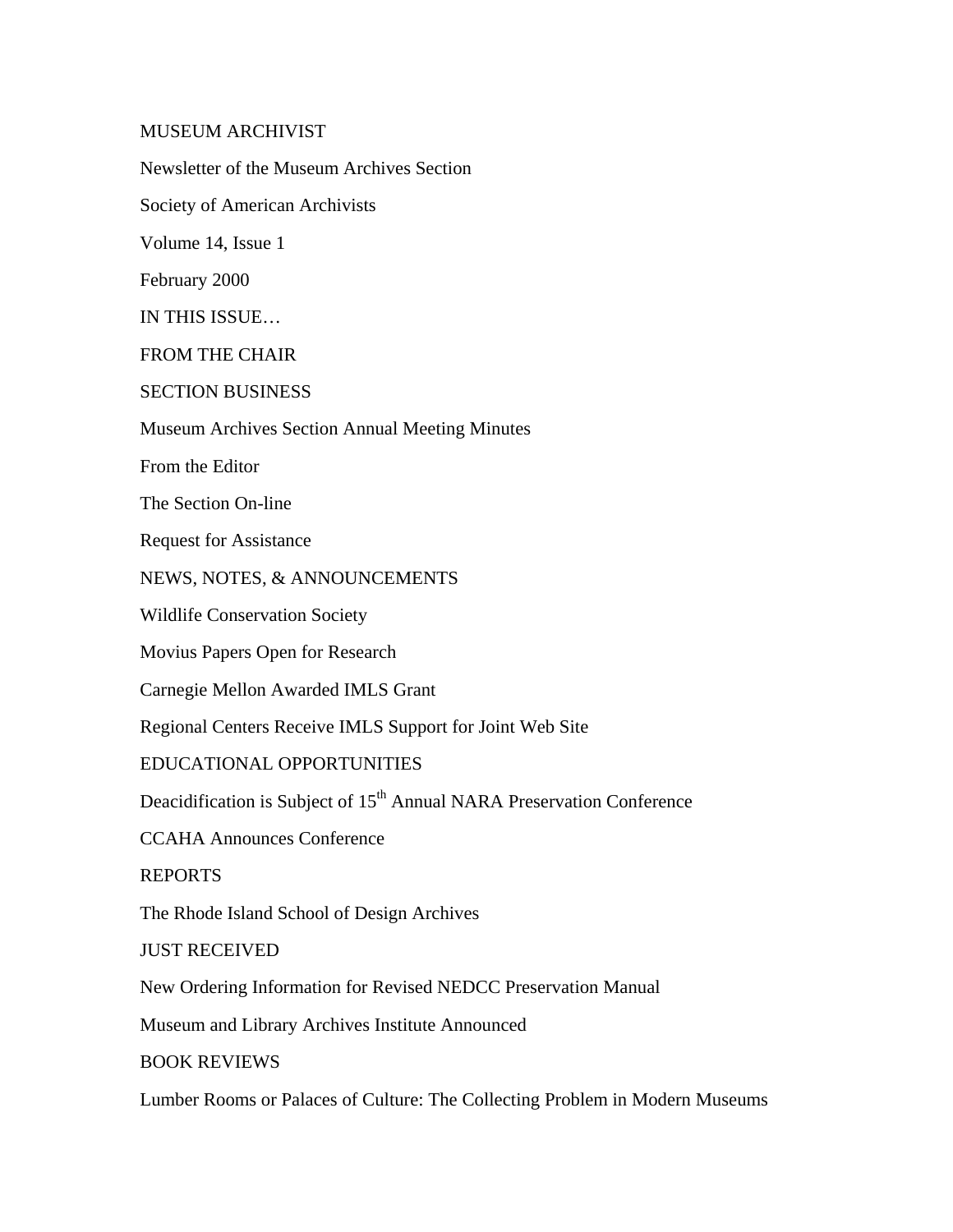From the Chair……Millennial Musings

1999 was a memorable year for obvious reasons. For me, however, it meant more than the end of a century and a millennium. In September, I celebrated my third anniversary as archivist for The Cleveland Museum of Art. As friends who are used to getting changeof-address cards from me every other year--or less--will attest, this is the longest I have stayed in any job since 1984 (at which time I worked as a bookkeeper in Buffalo--but that's another story).

There are advantages to staying in one place for awhile. I have a pension. I can start saving for a mortgage. I know where to get the best Greek and Vietnamese food in the greater Cleveland area. And I have grown professionally to an extent made possible only by letting the moss grow on my packing boxes.

Here is what I've learned during three years of continuous employment as a museum archivist:

Perseverance and stamina.

Flexibility.

EAD (and that it requires a lot of the aforementioned qualities).

In an art museum, the art collection comes first; the archives does not.

The limits of technology.

How to fit in.

The importance of following through.

To curb my inherent tendency to micro-manage (I'm not always successful, but I do try).

Archivists get no respect (or, that the rest of the world doesn't have a clue).

It takes at least two years and three months in a position to stop feeling "new."

How to bide my time until the right moment.

The difference between Monet and Manet.

The wisdom of documenting everything.

Volunteers are a mixed blessing.

Electronic records are a curse.

How to answer reference questions when I don't know the collection yet.

An oral history program involves much, much more than conducting interviews.

The need to educate staff (and administrators) on the role of the archives is never ending.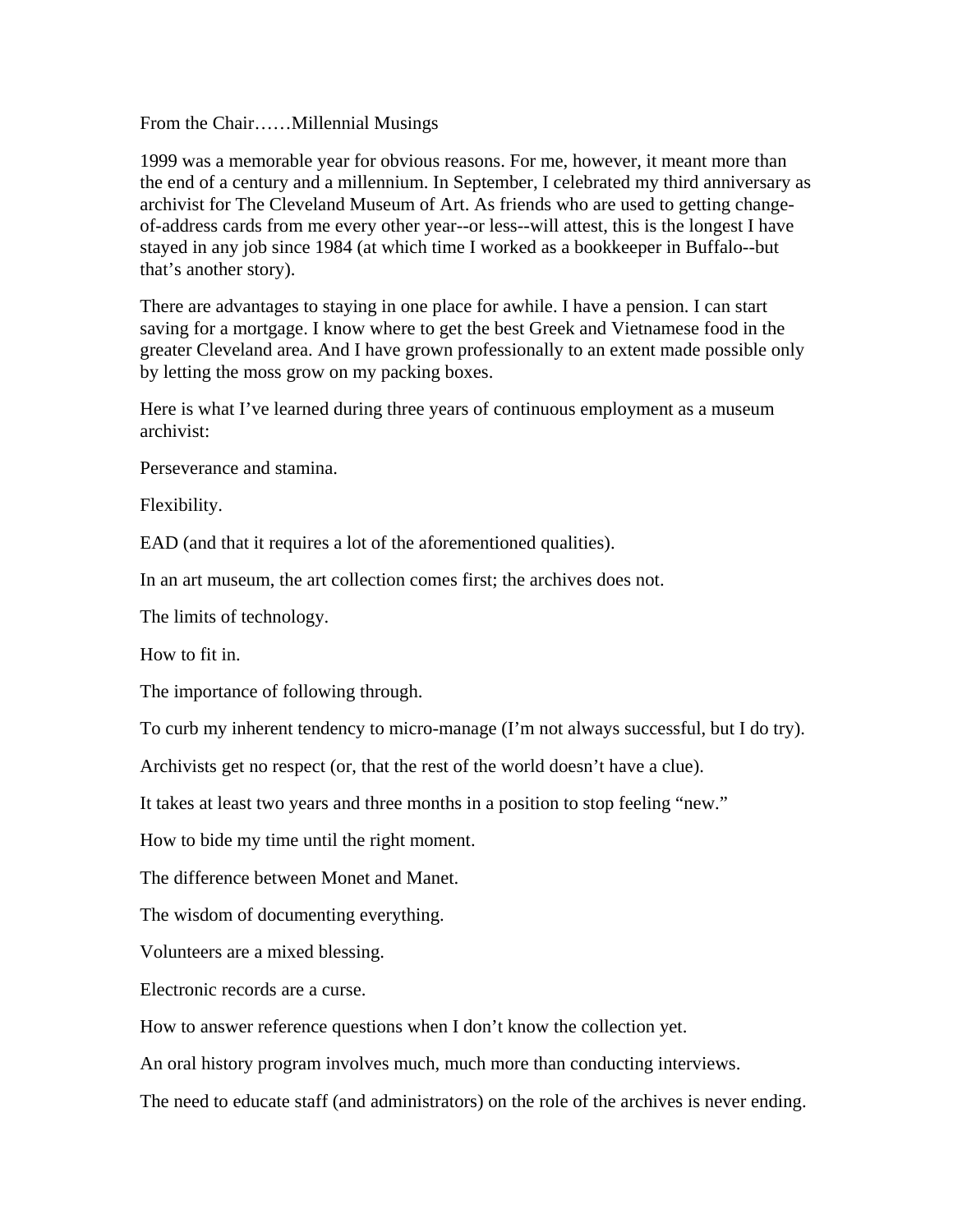How to appear calm and serene when I'm really boiling inside.

How to look intelligent, reassuring, and professionally knowledgeable when I don't know what the heck I'm talking about.

There's the ideal, and then there's the more complicated--and frequently uglier--reality.

Good ideas can come from unexpected sources.

Some ideas work better in theory than in practice.

Nothing is ever easy.

Processing projects rarely come to a definitive end.

MAC (Midwest Archives Conference) puts together awesome, semi-annual meetings.

Archivists enjoy sharing.

Gratitude from researchers is a beautiful thing.

Following standard archival practice can sometimes be very expensive.

There are certain subjects about which archivists will never agree.

How to make space as elastic as possible.

A new vertical file can do wonders for one's self esteem.

Most archivists are also records managers in disguise.

There is an archival-quality container for practically everything.

How to juggle (or, how to keep many balls in the air while avoiding flying knives).

Dumb listserv discussions usually start at the end of the week.

How not to get bogged down in minutiae (o.k., this one needs work).

Non-archivists generally regard records--including their own--as junk until they need something from them.

Some things really deserve to be thrown away.

I will never run out of work.

Nightmares about being buried alive are somehow related to my job.

Finally, although I say, repeatedly, "It's so wonderful having a job that allows me to keep learning," I would someday like to know it all.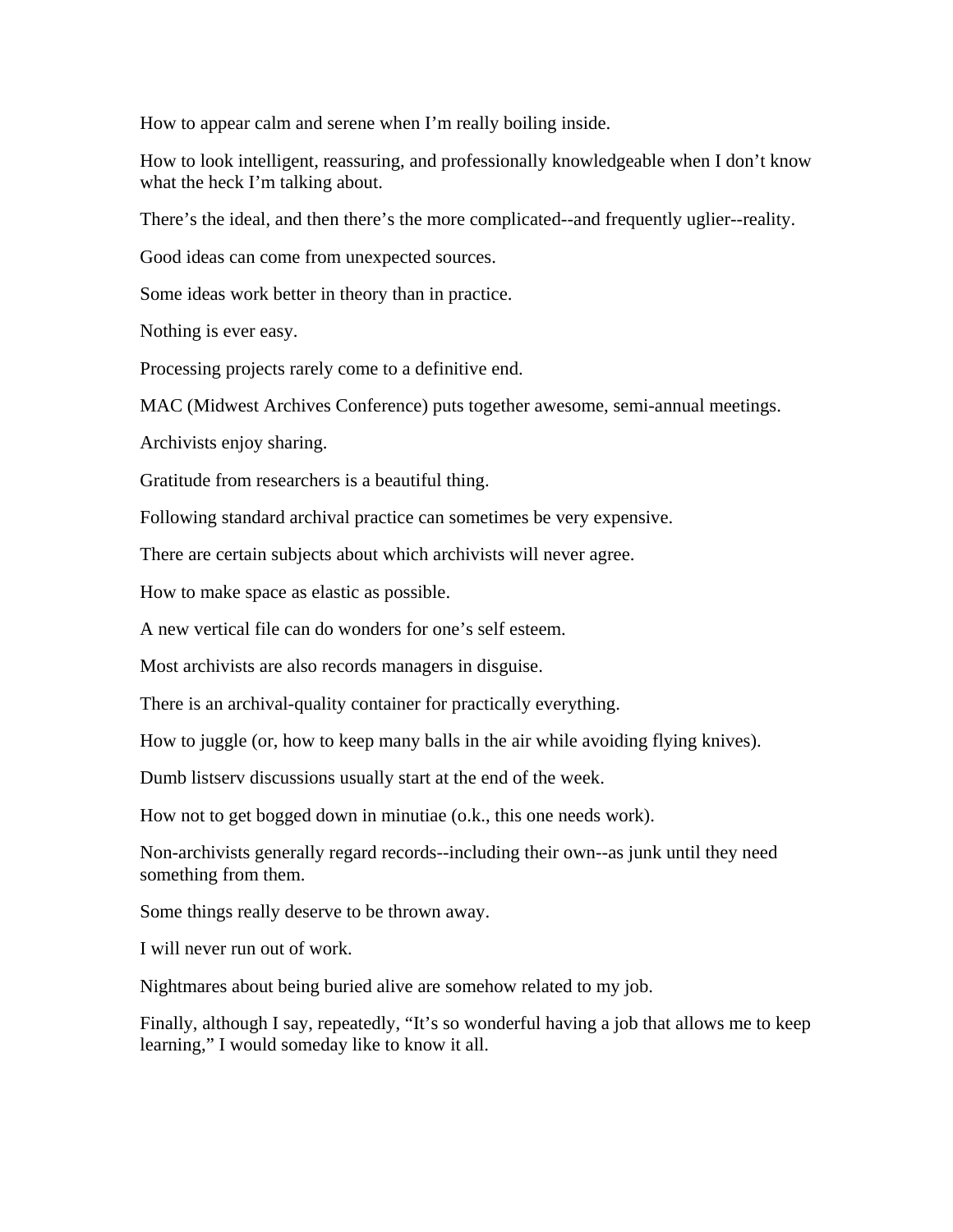As usual, if you wish to comment on anything I've written--for example, to tell me everything that I still don't know--please feel free to get in touch with me. In the meantime, here's to an archivally productive year!

Ann Marie Przybyla

Cleveland Museum of Art

MUSEUM ARCHIVIST is issued twice a year by the Museum Archives Section of SAA.

News items, letters to the editor, & comments from the archives community are welcome.

Next deadline: June 15, 2000

Send submissions to Paula Stewart

Chair…………………....….Ann Marie Przybyla

Cleveland Museum of Art

11150 East Blvd, Cleveland, OH 44106

216-421-7340

e-mail: przybyla@cma-oh.org

Vice Chair/Chair Elect………...….…...Sarah Demb

Peabody Museum of Archaeology & Ethnology

Harvard University

11 Divinity Ave, Cambridge, MA 02138

617-496-2994; fax 617-495-7535

e-mail: sdemb@fas.harvard.edu

Recording Secretary.…….....……Laura Graedel

Museum of Science and Industry

 $57<sup>th</sup>$  St and Lake Shore Dr, Chicago, IL 60637-2093

773-684-9844; fax: 773-684-0026

e-mail: laura.graedel@msichicago.org

Editor...........................……..…….Paula Stewart

Amon Carter Museum

3501 Camp Bowie, Ft Worth, TX 76107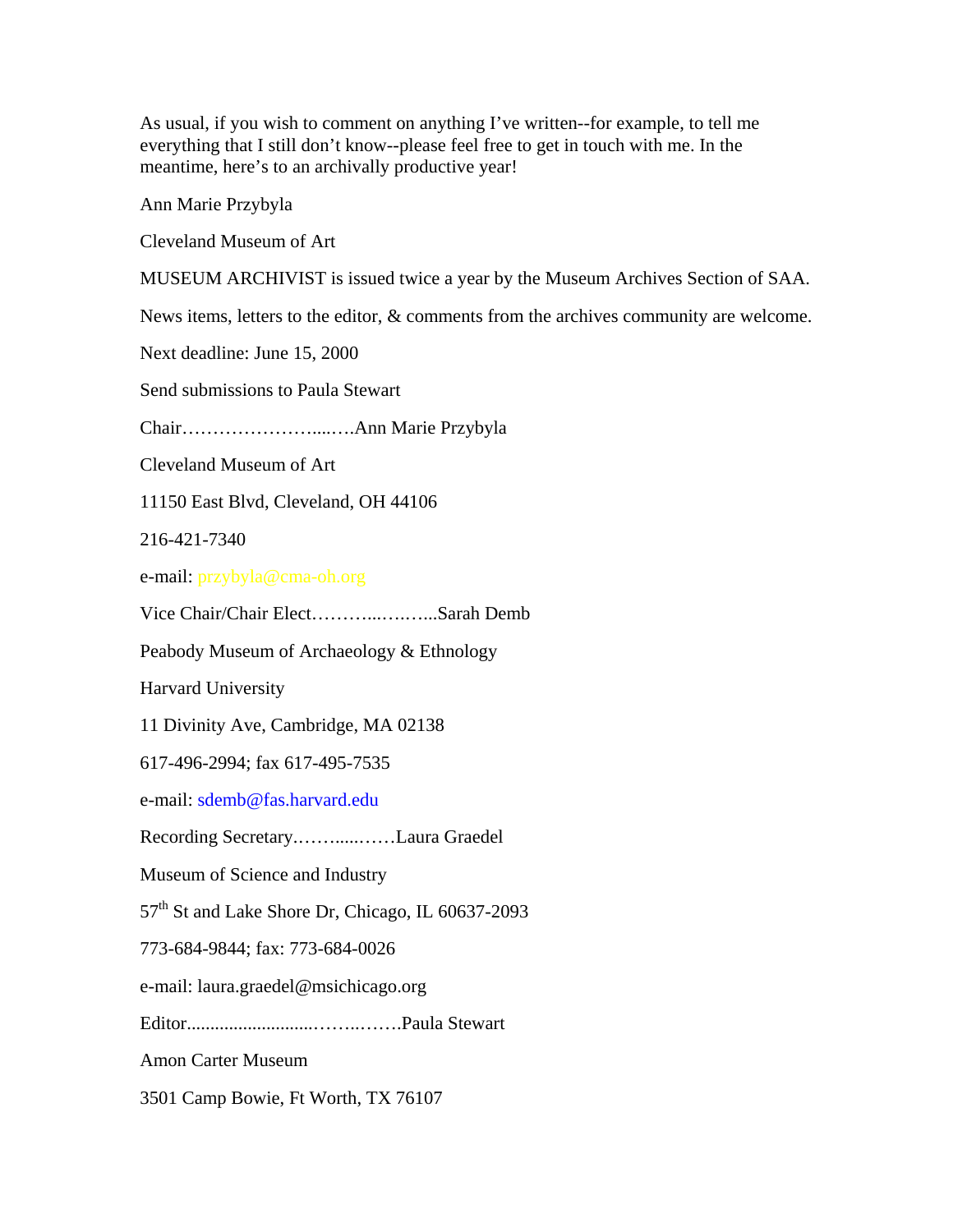#### 817-738-1933 x267; fax: 817-377-8523

e-mail: paula.stewart@cartermuseum.org

Newsletter Publisher.………......Bart Ryckbosch

The Art Institute of Chicago

111 S Michigan Ave, Chicago, IL 60603

312-443-4777

e-mail: bryckbos@artic.edu

Additional contributors: Bernadette Callery, Steve Johnson, Andrew Martinez

SECTION BUSINESS

Museum Archives Section Annual Meeting

Thursday, August 26, 1999

8:00 a.m. – 10:00 a.m.

Pittsburgh, Pennsylvania

Section Officers Present:

Chair: Ann Marie Przybyla

Newsletter Editor: Paula Stewart

Recording Secretary: Laura Graedel

1. WELCOME, INTRODUCTIONS, BRIEF REPORTS FROM THE FLOOR

Section Chair Ann Marie Przybyla (Cleveland Museum of Art) called the meeting to order at 8:00 a.m.

#### 2. REPORT ON NATIONAL FORUM ON ARCHIVAL CONTINUING EDUCATION

Maureen Melton (Museum of Fine Arts, Boston) reported on this project, which has been jointly developed by the Council of State Historical Records Coordinators (COSHRC) and the American Association for State and Local History (AASLH). Maureen is a member of the Program Committee, representing the New England Archivists. The main goal of the project is to further better coordination of archival education. The Forum will be held April 27-29, 2000, in Decatur, Georgia, with over 100 invited participants representing national and regional organizations and state-level bodies that provide continuing education to those caring for historical records or whose constituents are potential consumers of such services, as well as agencies that provide funding for continuing education. Maureen distributed a survey of individual continuing education needs, explaining that the data from this survey will be used to prepare for the Forum.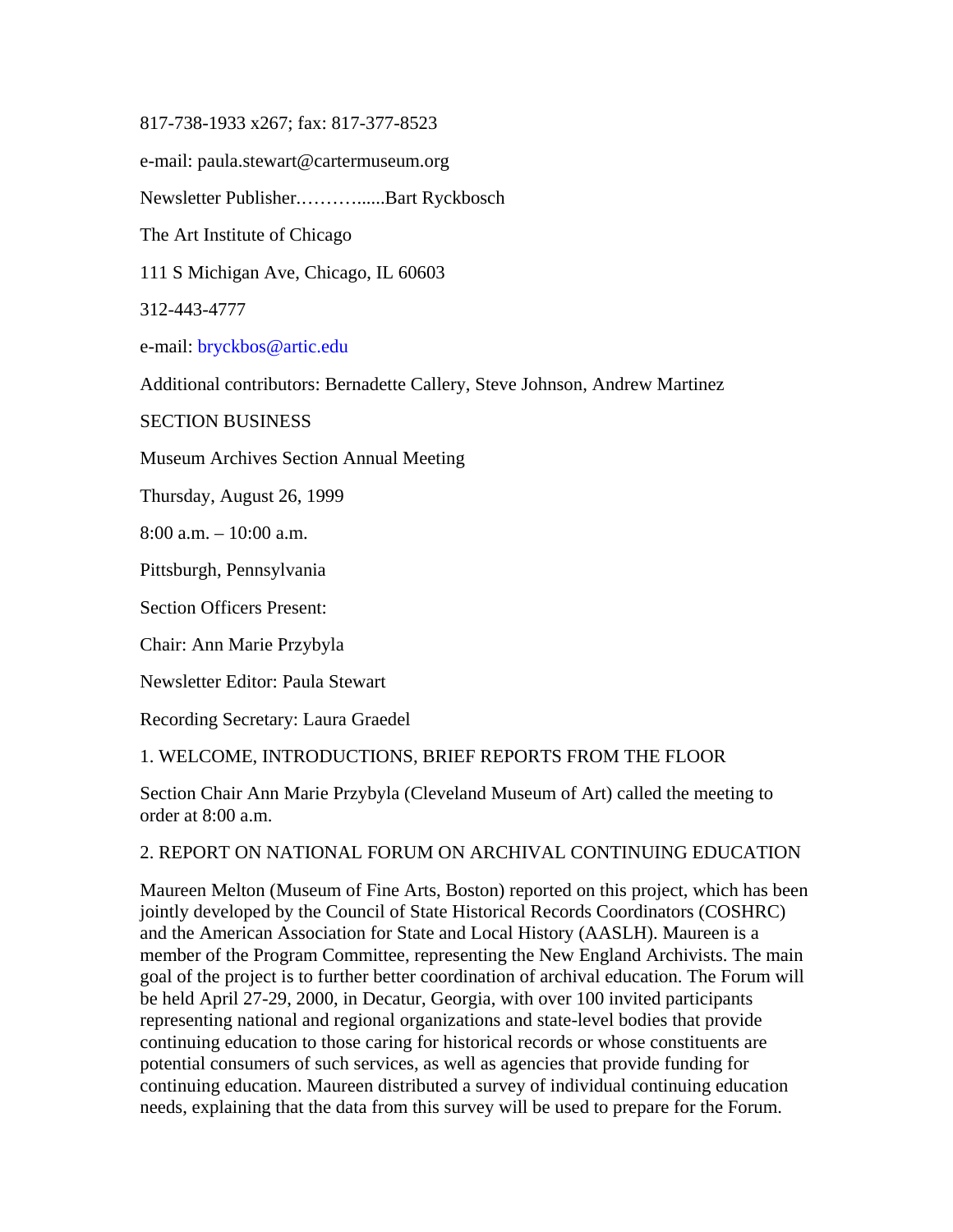The surveys will be distributed to a wide audience via meetings, newsletters, and the NFACE Web site, . Maureen encouraged Section members to fill them out.

# 3. GREETINGS FROM THE 2000 SAA PROGRAM COMMITTEE

Sarah Dashiell Rouse (Library of Congress), representative from the 2000 Program Committee (the 2000 SAA meeting will be held in Denver, CO), outlined the types of proposals the committee is looking for and informed the Section of the October 8, 1999 deadline for submissions. She explained that there is to be no formal theme, but that, in general, the sessions should be "future-oriented" in their approach. The sessions can deal with both traditional as well as "new" archival issues; proposals addressing such issues as diversity in the workplace are strongly encouraged. Ninety-minute sessions are the most popular. On behalf of the Committee, Sarah requested that proposals not require more than three speakers and a chair.

# 4. SESSION IDEAS FOR SAA 2000

Ann Marie Przybyla outlined the procedure for turning in session proposals: fill out a proposal form, meet with the speakers and the chair, detail any needs (e.g., audio/visual), give/send proposal forms to Ann Marie (she is the "funnel").

Ann Marie's deadline is October 5, 1999, so that she has enough time to forward the proposals to the SAA Program Committee by its deadline of October 8, 1999 postmark. Ann Marie stated that she would really like to continue a museum archives "presence" at SAA conferences.

# Suggestions from the floor:

Bernadette Callery (Carnegie Museum of Natural History) suggested: 1. how to handle the varying mandates (public vs. private) to which museum archivists are often held accountable and 2. the variety of "hats" that a museum archivist wears based on the context of a museum environment (e.g., registrar, curator).

Sarah Dashiell Rouse suggested a session topic dealing with the types of restrictions particular to museum archival materials.

Ann Marie Przybyla related what she described as a "ghoulish idea" based on an experience she was currently facing at her institution. A memorial mass was recently held for the museum's director who had passed away quite suddenly. How does the museum archivist, without seeming rude, attempt to secure the former director's papers? He or she must try to ensure that the grieving widow or widower does not take what really belongs to the museum.

A related idea Ann Marie suggested was a session addressing useful strategies to help archivists cope with the disruption in the workplace that an unexpected event causes. Laurie Baty (NHPRC) questioned whether this idea could be broadened to include catastrophes and/or significant events (e.g., large moves, natural disasters, grand-scale layoffs, deaths). Ann Marie said that perhaps it could.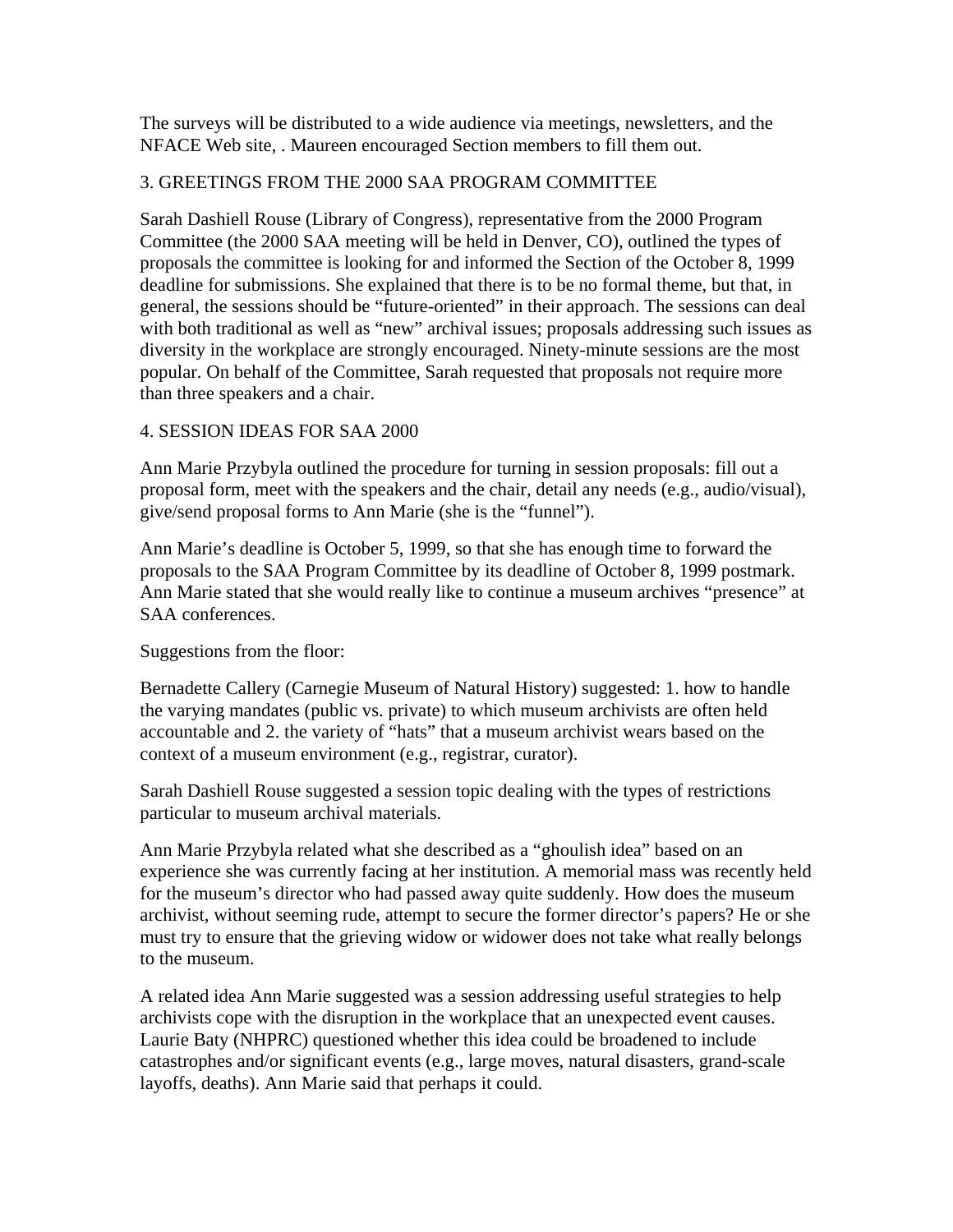Members of the floor responded to the proposed session ideas. Bernadette Callery's idea of a discussion of public and private mandates was encouraged by Michelle Whelk (California Academy of Sciences). Maygene Daniels (National Gallery of Art) suggested that this idea offered the opportunity to make a parallel with other not-for-profit institutions (universities, hospitals) who also are accountable to various mandates. Deb Wythe (Brooklyn Museum of Art) said that the idea could even be extended to business archives, since companies sometimes must answer to multiple constituents.

# 5. MUSEUM ARCHIVES GUIDELINES

[A handout outlining the proposal for adoption of the Guidelines for Museum Archives as SAA standard was issued to attendees upon entrance to the Section meeting.]

Ann Marie Przybyla began the discussion by saying that the final version of the Guidelines is supposed to be approved next year. Deb Wythe stated that if Section members want to review the Guidelines, they can do so by securing the September 1998 issue of the Museum Archivist newsletter. These Guidelines also are posted on the CHIN Web site. Ann Marie noted that it

must be stressed to the SAA Standards Committee that these Guidelines are intended specifically for museum archives.

Maygene Daniels expressed concern that she and others had missed the Section meeting last year and, thus, had not been able to contribute to the revisions discussion. Ann Marie expressed her own concern that if the Section withholds submission to the SAA Standards Committee until after next year's SAA meeting because the Section did not approve the Guidelines at this year's Section meeting, it would add an entire year to the process, which the Section might consider too long a wait.

Maygene Daniels asked what the role of the Standards Committee is? Deb Wythe offered the following: that the Guidelines are considered a "standard" by SAA and, therefore, the Museum Archives Section must submit them to the SAA Standards Committee for comment, after which the Section can vote on them as a "final document."

Fynnette Eaton (Smithsonian Institution Archives), liaison from the Standards Committee, said the Standards Committee was formerly known as the Standards Board. The Committee is trying to figure out its role: it currently thinks that its role is to review "process" rather than "content." Fynnette then quickly inserted a "plug" for the Standards Committee: that the Committee wants a contact person from the Museum Archives Section.

For the benefit of the entire Section, Deb Wythe outlined the history of the Guidelines development and revision process. In 1979, a Museum Archives Task Force had originally drafted a set of Guidelines for Museum Archives. For a number of years, the museum Section had also been talking about some sort of museum archives "brochure" in addition to the Guidelines (similar to the business archives brochure). Finally, the Section decided to focus on the Guidelines as a basic document containing a clear, concise explanation of museum archives that could be handed to resource allocators. In 1998,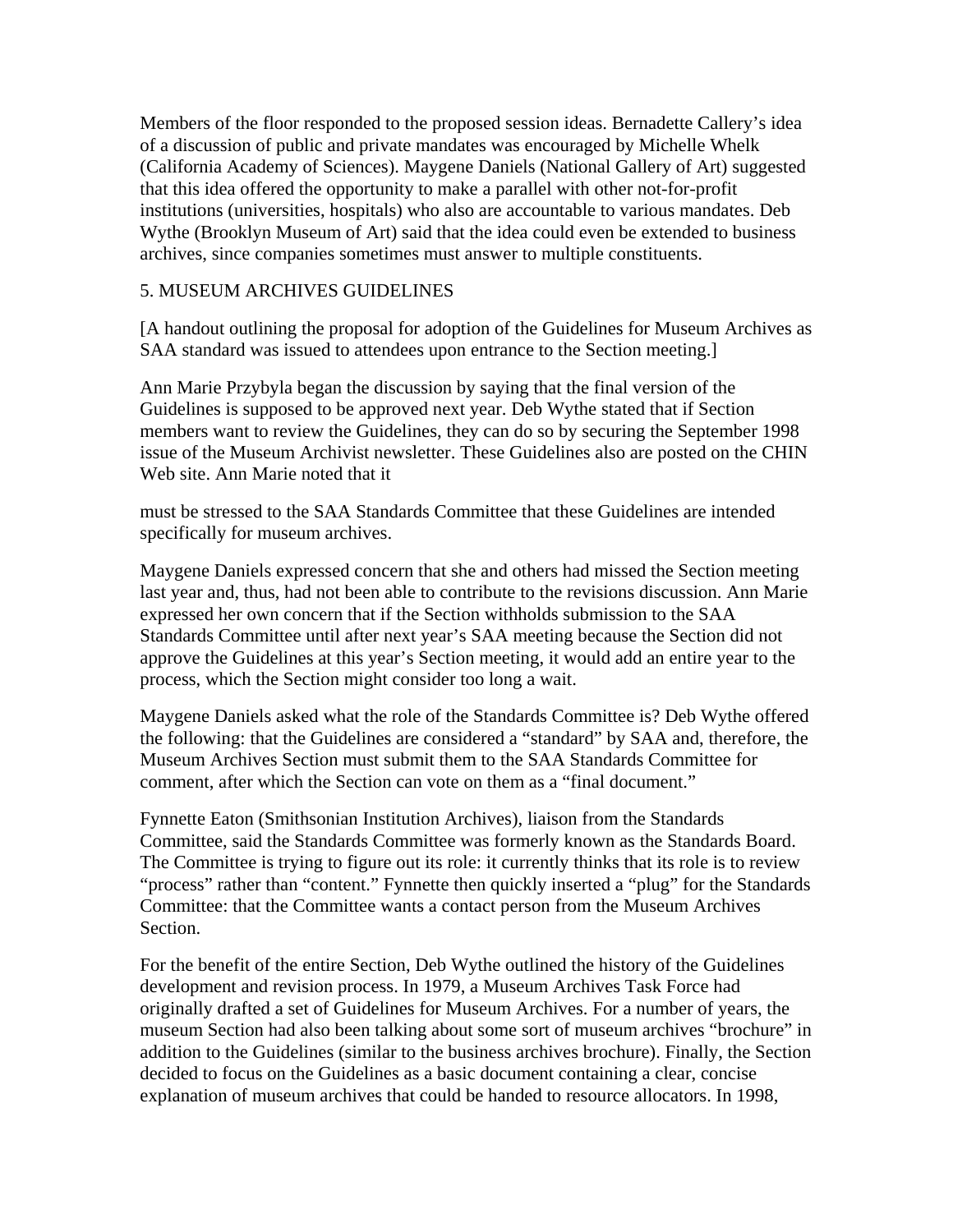Polly Darnell (Shelburne Museum Incorporated), Sarah Demb (Peabody Museum, Harvard University), Mary Elizabeth Ruwell (Pikes Peak Auto Hill Climb Museum), Paula Stewart (Amon Carter Museum), and Deb Wythe took the 1979 Guidelines and drafted revised Guidelines. These revised Guidelines were published in the September 1998 issue of the Museum Archivist newsletter and discussed at the 1998 Section meeting.

Maureen Melton commented that there was spirited discussion at the 1998 Section meeting; however, the revisions have not been revisited by the Section as a whole since then. Michelle Whelk asked in which newsletter or newsletters the Guidelines and discussion comments were published as well as how to get these past newsletters.

Judy Turner (Milwaukee Public Museum) then asked if the museum Section has bylaws. Deb Wythe responded yes. Judy Turner then asked whether the bylaws talk at all about guidelines. Deb informed the group that the bylaws indeed do not talk specifically about guidelines. She went on to say that the bylaws do call for a vote at the annual meeting on any business.

Laurie Baty asked if the newsletter containing the draft revised 1979 Guidelines was flagged in any way on the front cover of the September 1998 newsletter to alert all Section members that they should review and comment on them. She argued that if such a flag had been present, the response to the draft Guidelines and the proposed alterations discussed at the 1998 meeting would have been much greater.

Someone inquired if the Section has a listserv and, if so, could the revised Guidelines and proposed alterations discussed at the 1998 meeting be posted there for comment? Sarah Demb, the museum archives listserv administrator, said that the technical problems related to the listserv from last summer have been solved, so that this would technically be possible. Sarah then told the Section exactly how to subscribe to the listserv.

Polly Darnell and Ann Marie will be waiting for any further comments regarding the Guidelines from the Section between this and next Section meeting. Deb Wythe then stated that she wanted to check with Polly, who was absent from the Section meeting, regarding the approval process and its timing.

Maygene Daniels then brought up the point that she would like the Section to explore a relation-ship with the American Association of Museums (AAM) regarding the Guidelines. Has any such exploration been done up to this point? It was mentioned that AAM does put together an information packet at their annual meetings. Someone suggested that the SAA Museum Archives Section could ask to have its Guidelines put into these packets. Kathleen Williams (Smithsonian Institution Archives) then asked whether it is part of the AAM accreditation process that museums must have guidelines regarding their archives? If so, this would make the case for partnership between AAM and SAA's Museum Archives Section a stronger one.

Bernadette Callery asked if the Section could have a formalized relationship with AAM (i.e., some sort of representation at the annual meetings). Laurie Baty responded to this by saying that the thought on this matter historically has been that the SAA Museum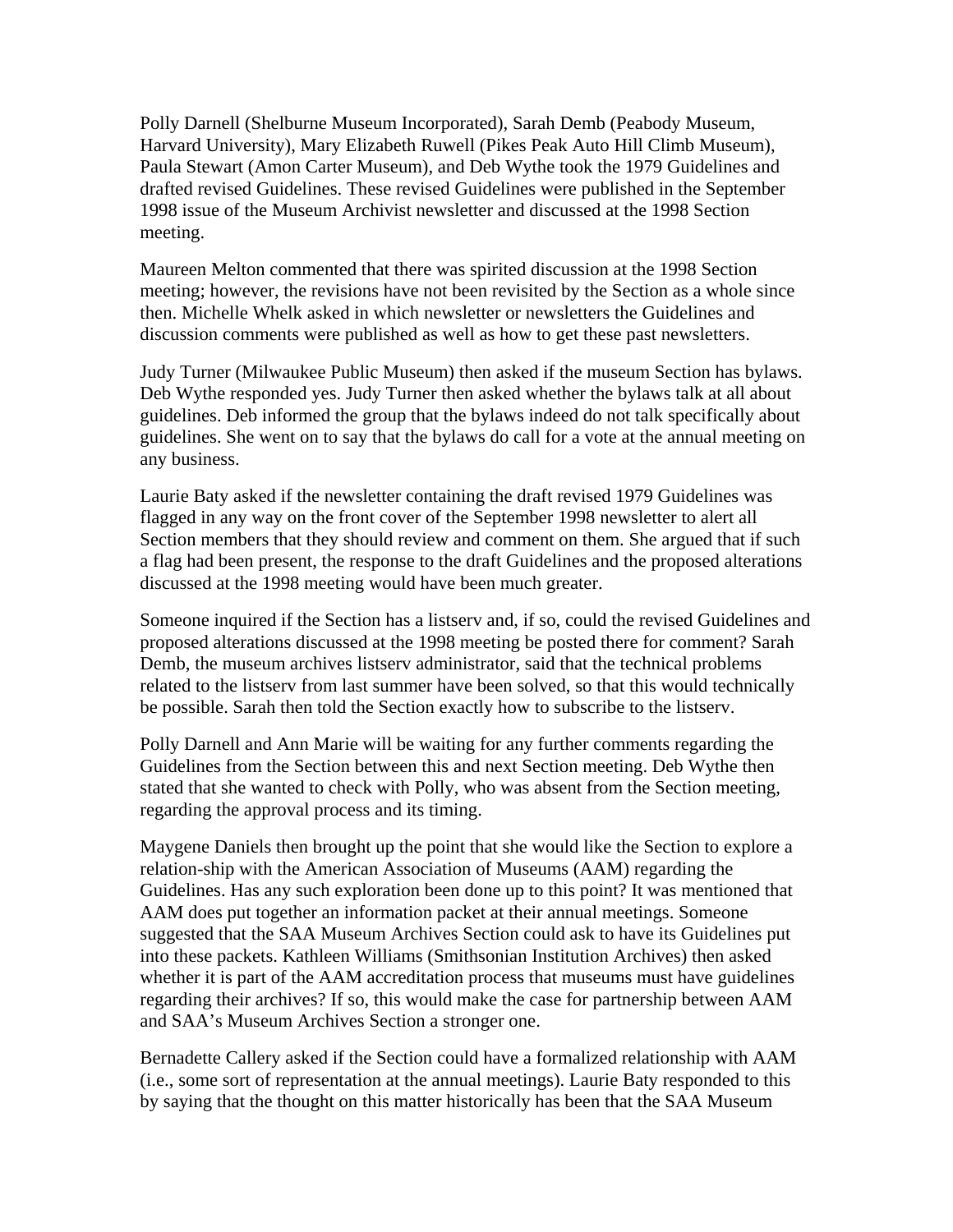Archives Section is a better home for museum archives representation than a corresponding Section in AAM. Kathleen Williams said she was more concerned that SAA as a whole might develop a formal relationship with AAM. Laurie Baty commented that the Research Libraries Group (RLG) had approached AAM to see if AAM would be interested in a collaborative leadership project because AAM represents the "culture bearers." In response, AAM said that SAA should also be involved. Therefore, there will now be a 3-party initiative, and RLG is approaching the Institute of Museum Services (IMS) for funding the effort. Laurie Baty said that the SAA Council should be aware of this desire on the part of AAM that SAA and AAM should have a more formal alliance. In response to this, Fynnette Eaton reported that the Council meeting held on August 25, 1999 included a discussion on political roles: with whom should SAA be strategically aligned? She said this RLG initiative fits in quite well.

Ann Marie made one final comment regarding the Guidelines specifically and where the revisions and approval process stood at that point in time. She will check with Polly Darnell regarding the Standards Committee and ask whether the Guidelines are considered by the Committee at this point to be final and merely awaiting approval by the Section or whether they are considered still in the draft phase and, thus, the Section can still consider input from Section members. This obviously will be critical in determining the next step in the process.

## 6. DIRECTORY OF MUSEUM ARCHIVES

Judy Turner, the directory's coordinator, reported that she had posted a request for contributions to the directory both on the Museum Archives listserv and in the Museum Archivist newsletter. In total, she received 35 responses, with some of these being from archivists who did not represent museum archives or even a closely related environment. However, Judy felt that without the assistance of guidelines as to whom could/should be included, she could not deny inclusion to anyone.

In response to the low turnout of contributions, Ann Marie questioned whether the Section should be more aggressive through, for example, a mass mailing request.

Regarding the directory's format, Judy said she would like to make an online database directory. Such a method would require much less data entry: she could just edit what people e-mail in. Judy said that the major museums have all been in touch with her. She thinks it would be easier for people to respond electronically than to one more paper survey, except for those who are not online. Michelle Whelk suggested some sort of "flag" in the next newsletter especially alerting Section members to take note to read the request for directory submissions.

Judy reminded the group that this is intended to be a directory of museum archives not archivists. This should make the number of entries more manageable. Maureen Melton countered that actually it would broaden the number, as every museum has some sort of archives, whether or not it has an archivist. Laura Graedel (Museum of Science and Industry, Chicago) brought up the issue that some of the professionals in charge of museum archives (e.g., registrars, curators, librarians) are not a part of the Section. Does the Section want these professionals aware of the existence of the directory, and if so,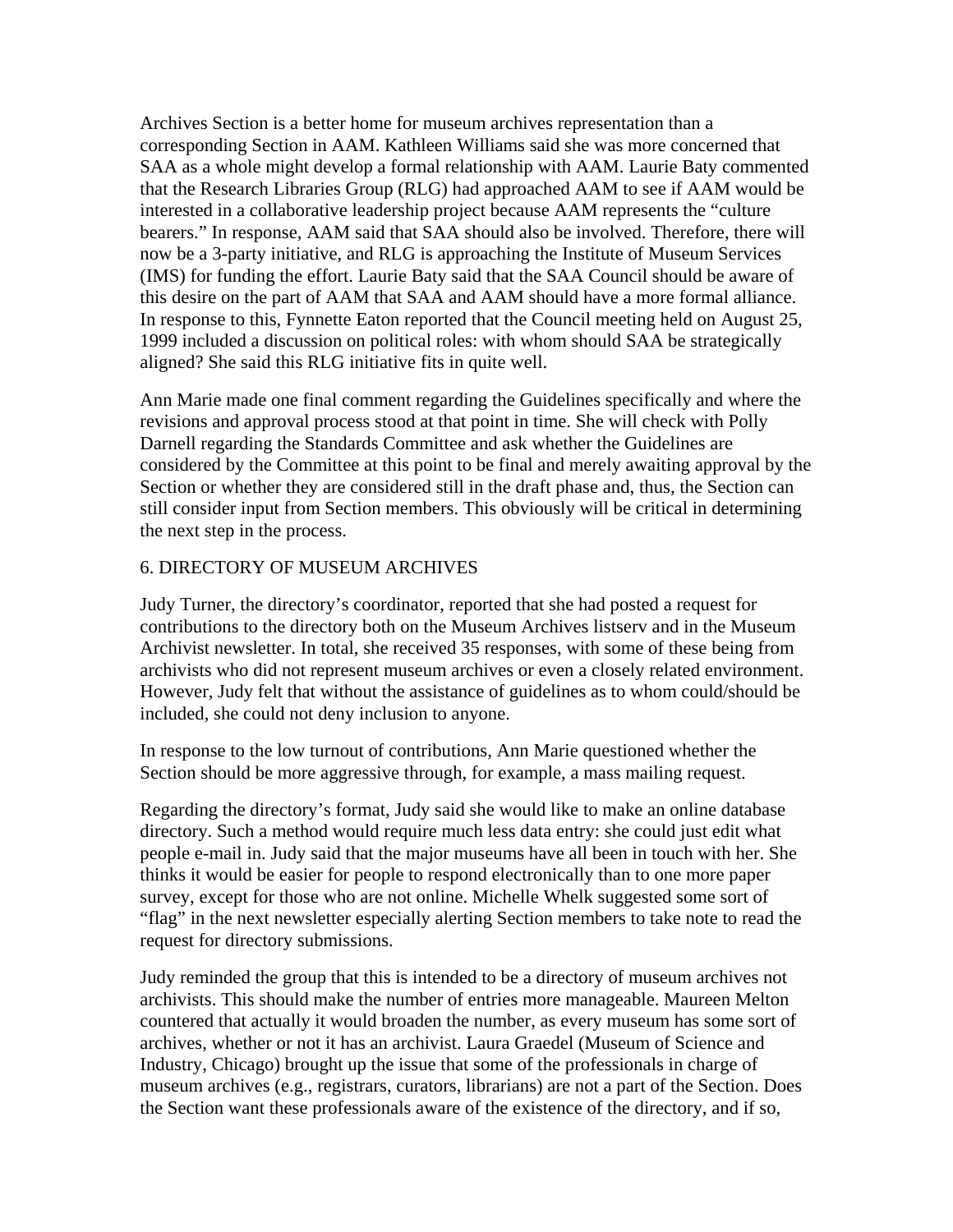how would they be made aware of its existence? Furthermore, Sally Brazil (The Frick Collection) commented that sometimes these professionals are so busy with all their other duties they do not want any visitors, so perhaps they do not want to be included.

On the subject of how to reach Section members and get their submissions in the directory, Deb Wythe suggested that perhaps the Section members should divide up the names in the existing directory and systematically call all the names to locate as many Section members as possible. Deb noted that this might be the only recourse, as it appears all Section members cannot be counted on to respond to requests for submissions, even though the requests are posted in various locales, both on and off line.

# 7. MUSEUM ARCHIVES MANUAL

## Working Title: Museum Archives: An Introduction (2nd edition)

Ann Marie Przybyla opened this discussion by stating that a copy of the prospectus for the manual was discussed at the Section's "working group" the previous day (Wednesday, August 25, 1999), which was held at the Andy Warhol Museum. This prospectus was drafted by Deb Wythe, Sarah Demb, and Ann Marie Przybyla in February 1999, submitted to SAA on March 1, 1999, and returned approved on March 31, 1999. The purpose of the "working group" had been to "flesh out" the prospectus, not to overhaul it, since it had already been approved.

Next, Ann Marie summarized SAA's two concerns regarding the prospectus: 1. Since the Museum Archives Section intends the manual to be an edited work, reviewers are concerned that the literary "voice" will not be consistent throughout the work, and 2. some of the topics addressed in the prospectus have been thoroughly covered in other archival literature.

In response to the first concern, Ann Marie said that the prospectus drafters thought that if the manual were not an edited work, but rather the work of just one person, it would not reflect the variety of museum archivists' concerns and environments. It would be nearly impossible to find one author who writes well and could also represent the plurality of experience adequately.

In response to the second concern, Ann Marie recognized that some of the topics addressed have been covered by other archival literature; however, the prospectus drafters thought the topics should not be left out entirely since they are part of the museum archivist's experience. Rather, the topics can simply be addressed more briefly than those particular to museum archives.

Ann Marie explained that the manual will be a basic manual (part of a series), covering basic museum archival functions. The prospectus drafters envision two "levels of discourse" for each topic covered in the manual. The first level would be in the form of simple statements: descriptive, with informative definitions. The second would be in the form of colorful side-bars, containing graphics as well as observations and anecdotes from museum archivists' experiences. This second level would complement and enhance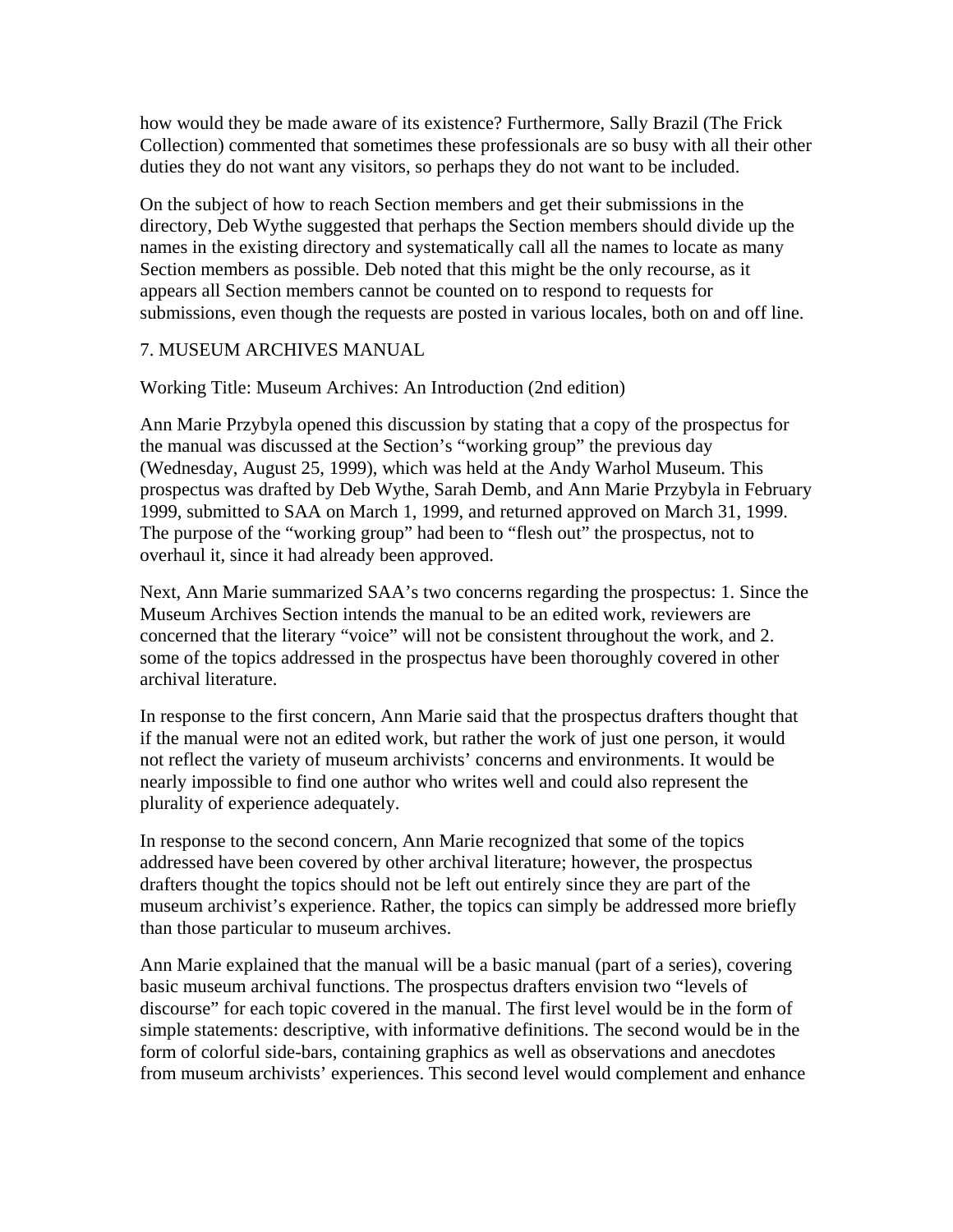the more basic descriptive text. Members attending the working group meeting were enthusiastic about this format.

Ann Marie will arrange to meet with Teresa Brinati of SAA's Publications Board and David Haury (SAA's Publications Editor) following the Section meeting to discuss contracts, etc. associated with the Manual's publication.

Laurie Baty briefly interjected that the manual will not be part of the SAA's "basic series," since this is no longer published, but part of a "special topics" series.

Ann Marie and Deb will be responsible for writing the first two chapters as well as any prefaces. This is the "next big hurdle." Ann Marie will keep the Section advised as to the manual's progress. Ann Marie requested Section members to write down and send any experiences they have had which might be relevant to the Manual as well as recommended authors. Michelle Whelk made a point to thank Ann Marie, Deb, and Sarah for all their hard work on the project thus far.

## 8. ELECTION OF OFFICERS

Ann Marie Przybyla, the Section's current Chair, asked if there were any nominations for Vice-Chair/Chair-Elect. This is the only elected position. Deb Wythe nominated Sarah Demb. Maureen Melton seconded the nomination, which the Section then approved.

# 9. MUSEUM ARCHIVIST NEWSLETTER

Newsletter editor Paula Stewart told the group that December 15, 1999 is the deadline for submissions for the next issue of the newsletter. She thanked those who contributed to the previous issue, including new assistant editors Kristina Klepacz and Sharon Pullen. Any new member who has not yet received a newsletter may contact Paula to get the previous issue.

A question about accessing the newsletter on the Canadian Heritage Information Network (CHIN) lead to a discussion on whether the entire run of newsletters could be posted there. Deb will look into this possibility. Ann Marie thanked Paula and her staff and Bart Ryckbosch (Art Institute of Chicago) for mailing out the newsletters.

## 10. MESSAGE FROM THE DIVERSITY TASK FORCE

As representative of SAA's Diversity Task Force, Fynnette Eaton stressed to the group that Section members should always try to forward diversity in all Section initiatives.

## 11. SECTION MEMBER INTRODUCTIONS

Ann Marie asked attendees to introduce themselves and report on developments and/or projects happening at their institutions. The Section meeting was adjourned following these introductions and reports.

Laura H. Graedel

Museum of Science & Industry, Chicago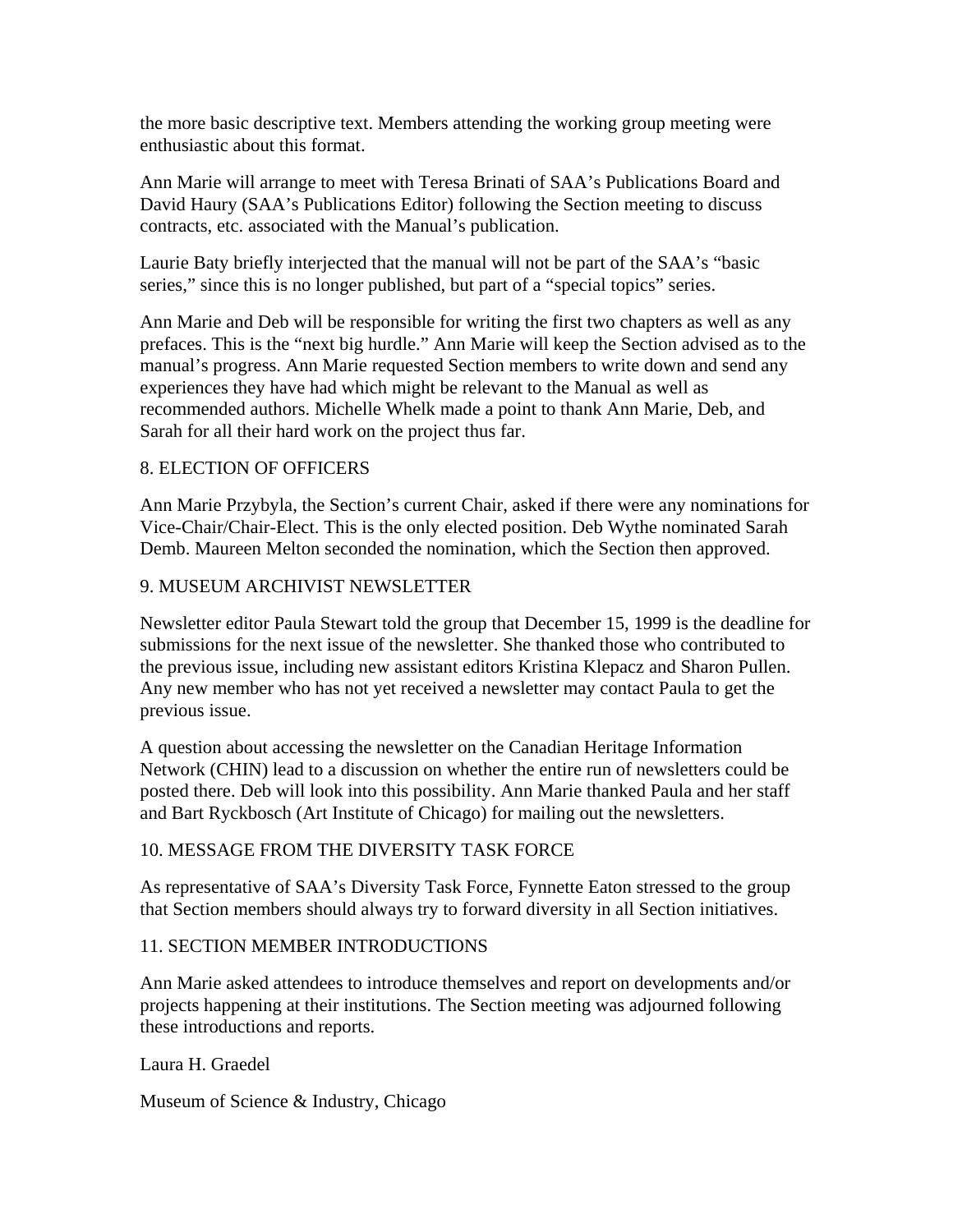## From the Editor

As you may recall, I was knee-deep in moving activities last issue. Well, I'm now kneedeep in post-move activities, including catching up with everything that was postponed while we moved and beginning to think about the move back to our new space in Fall 2001.

I hope you've read the minutes from the annual meeting. (Thanks, Laura, for an excellent job recording the minutes!) As usual, the meeting was very lively.

One point that came up this year was whether newsletter items requiring action by Section members should be flagged on the front page. After some discussion, Section leaders decided not to flag action items, because, if we did, we would have a front page full of nothing but flags! However, I have expanded the detail in the index appearing on the front page, and I will continue to highlight articles in my column.

Ultimately, the responsibility for staying informed and responding to items belongs to Section members. Section leaders will continue to make sure that their reports and requests for action are published in a timely manner for your consideration. These items usually appear in the Section Business section of the newsletter.

On to this issue…on page 10 is a request for information from Sally Brazil, who is working on the chapter on References in the forthcoming museum archives manual. If you have information, anecdotes, or observations to share in the manual, please contact Sally or Ann Marie.

It's been a while since we've published a book review, but Bernadette G. Callery, Carnegie Museum of Natural History, generously responded to a request for a review of Museums and the Future of Collecting. Her review begins on page 18.

The newsletter is a terrific way to update colleagues on your activities. I hope you'll write something for the next issue (deadline June 15). Items don't need to be lengthy, just informative.

Paula Stewart

Amon Carter Museum

The Section On-line

The newsletter can be accessed at , where it is in "Feature Articles" for 15 days after it is loaded and moves to "Newsletter" under "Resources" after that.

Join the Museum Archives Listserv by sending a message to . The message in the body of the e-mail should read: subscribe SAAMUS-LIST [your e-mail address]. Post messages to .

Request for Assistance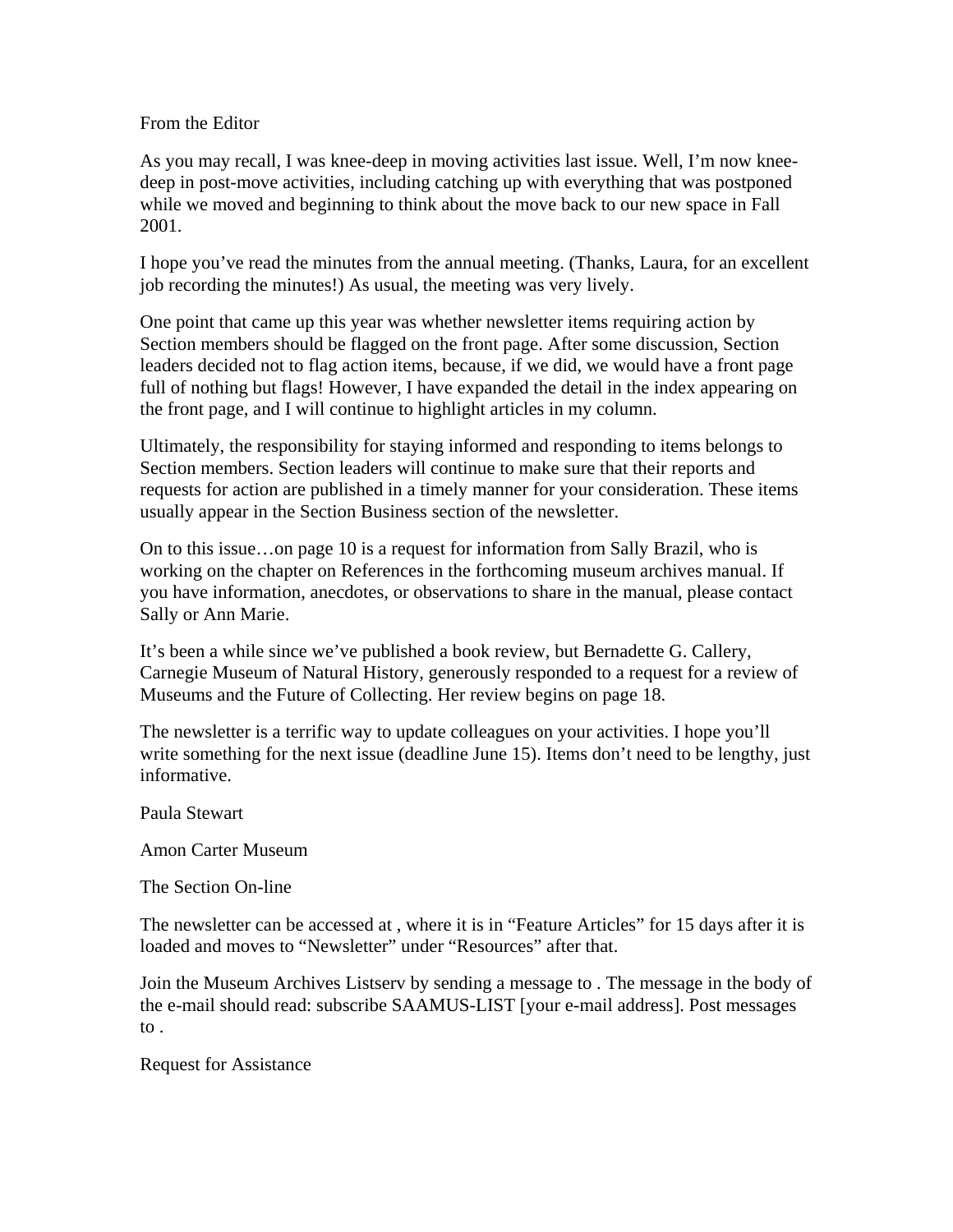Sally Brazil will be compiling the "References" Chapter of the forthcoming Museum Archives Manual. Although she will be doing a thorough canvassing of the literature to date, there are probably significant publications or unpublished references concerning individual museum archives, current and best practices, subject areas with particular relevance to museum archivists and sources for supplies and technical expertise. Contributions in these areas would be welcome additions to the chapter. She would appreciate receiving copies of any work done to date by section members or individual citations that you feel should be included. Deadline: sooner is better, but she'll be looking for information up until the spring at least. Contact Sally at The Frick Collection and Frick Art Reference Library,  $10$  East  $71<sup>st</sup>$  Street, NYC, NY  $10021$ ;  $212-547-0648$ ; fax  $212-879-2091$ ; e-mail  $\langle \text{brazil@frick.org} \rangle$ .

#### NEWS, NOTES, & ANNOUNCEMENTS

#### Wildlife Conservation Society

In June 1999, the New York State Program for the Conservation & Preservation of Library Materials awarded a grant of \$18,494 to the Wildlife Conservation Society for the preservation microfilming of the incoming correspondence and personal papers of William Hornaday, first director of the Bronx Zoo and militant defender of wildlife. This grant continues a project initiated in 1997 when the New York State Program funded preservation microfilming of Hornaday's outgoing correspondence and scrapbooks on wildlife conservation. The first project was described in Museum Archivist 12(2) September 1998. OCLC records #42459276 and #42690402 note the availability on interlibrary loan of the 60 rolls of microfilm produced during the first project. For more information, contact Steve Johnson, Wildlife Conservation Society, SRC Library, 2300 Southern Blvd., Bronx, NY 10460; 718-220-6874; fax 718-220-7114; . Information on the New York State Program for the Conservation & Preservation of Library Materials may be obtained from Barbara Lilley, New York State Department of Education, Cultural Education Center, Empire State Plaza, Albany, NY 12230, or , or the Library Development section of the New York State Department of Education Web site, <nysl.nysed.gov/libdev/cp/>.

Steve Johnson

Wildlife Conservation Society

Movius Papers Open for Research

The Hallam L. Movius, Jr. Papers Processing Project at the Peabody Museum of Archaeology and Ethnology, Harvard University, was completed in August 1999. Project Archivist Anthony Reed and two assistants, Johanna Carll and Paul Mussell, rehoused, arranged, and described approximately 187 linear feet, or over 3,193 folders, of field notes, writings, correspondence, maps, and photographs. The papers of the renowned archaeologist are now open for research. The Project was funded by \$15,000 in grant monies from the Wenner-Gren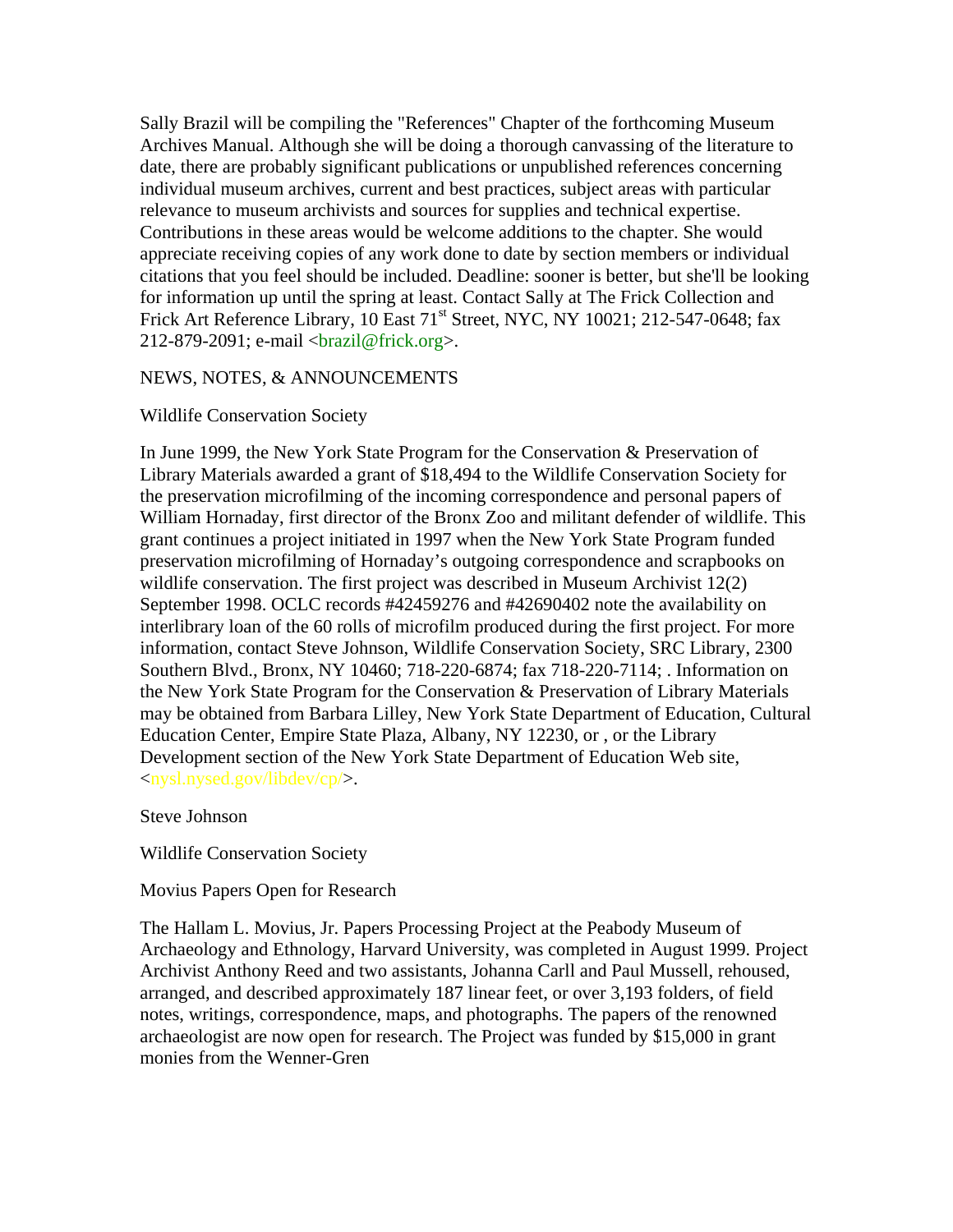Foundation for Anthropological Research, the American School of Prehistoric Research, and the Peabody Museum. For additional information, contact Sarah R. Demb, Museum Archivist, Peabody Museum of Archaeology & Ethnology, Harvard University at 617- 496-2994 or <sdemb@fas.harvard.edu>.

Sarah R. Demb

Peabody Museum of Archaeology & Ethnology, Harvard University

Carnegie Mellon Awarded IMLS Grant

Thanks to a grant from the federal Institute of Museum and Library Services (IMLS), Carnegie Mellon University Libraries, the Carnegie Museum of Natural History, and the School of Computer Science at Carnegie Mellon propose to develop, document, and disseminate prototypes for a new form of collaboration between libraries, museums, and other collection holders. This partnership will mitigate the problems caused by physical space constraints and result in a more effective educational outreach to the public in the form of "Smart Web Exhibits" (SWE) designed to deliver information online, on target, and on time to a diverse user community.

Limited physical space has historically constrained the presentation of collections. In response, museums, libraries, and other collection holders are forced to limit the size and growth of their collections or to store items off-site. Meanwhile, developments in computer technology present new challenges and opportunities for educators and collection holders. The World Wide Web, for example, has become an important source for information seekers, while traditional information providers remain hesitant to publish or index their materials on the Web. The upshot is that education suffers because quality information is not organized, integrated, and delivered through channels habitually followed by today's users.

Two SWE will be developed from signature collections in Carnegie Mellon University Archives and the Carnegie Museum of Natural History. The library SWE will enable users to search photographs, correspondence, lecture notes, and published and unpublished papers of two early innovators in computer science: Herbert Simon and Alan Newell. The museum SWE will focus on text and images documenting the discovery of dinosaurs currently housed in the Carnegie Museum of Natural History.

The SWE will achieve three goals. First, Web-accessible, high-quality, high-value content will be delivered and preserved over time. Second, the project will generate the organizational model and authoring, indexing and usage analysis tools that add value to content and can be re-used with other multimedia collections. Third, research will be conducted and disseminated in human factors, electronic commerce, digital imaging, and the collaboration of museums and libraries in the service of education. The superior content and methods for locating and navigating information provided by SWE will address the legitimate concerns educators have about the Web. The SWE will offer access to materials never before presented as an integrated collection, while at the same time advancing the standards in image quality, content descriptions, and system management plans for preserving and maintaining digital files.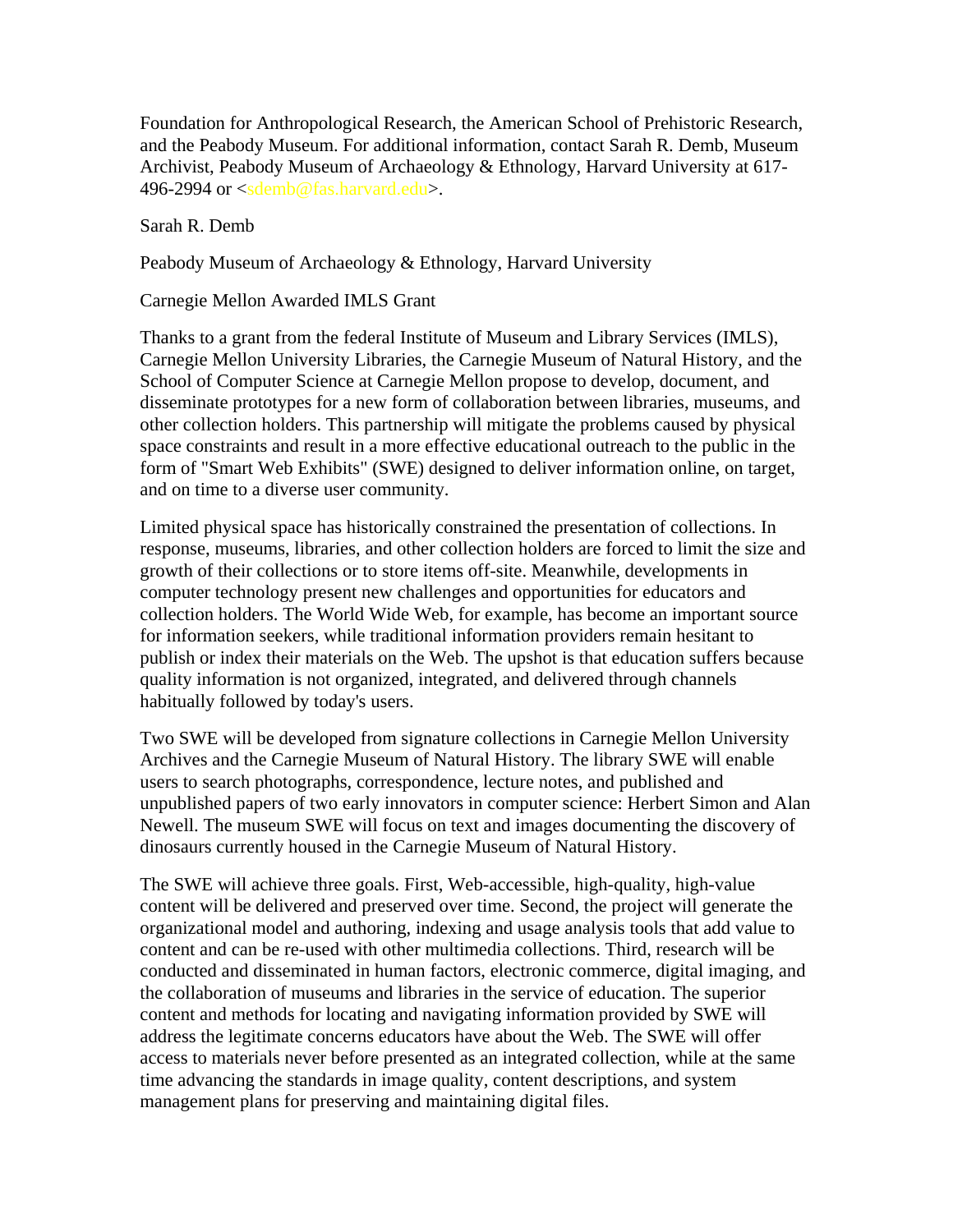Project activities include selecting, organizing and digitizing the content; developing the user interfaces; conducting a reflectometry study to produce accurate renderings of the artifacts; designing the underlying database and infrastructure; creating new video tutorials; developing the tool set; assembling prototypes; conducting usability testing; and documenting and disseminating what was done and learned in the project. The SWE project will produce detailed reports and tools that will enable other museums and libraries to assess the technology and build their own SWE more cost effectively while maintaining local control of the content and presentation of their digital collections.

The library and museum SWE will be published on the Web and maintained after the completion of the initial project. They will provide innovative and coherent models for organizing, presenting and navigating multimedia collections on the Web. The SWE design will use the Web to achieve digital preservation goals, expand the audience for collections, and dovetail the information delivered to the user's level of interest and available time.

The two-year project, funded for \$343,023, was one of 50 selected from 187 proposals nation-wide. For more information, contact Cindy S. Carroll, Administrative Services, Carnegie Mellon University Libraries, 412-268-7260, .

From a press release

Regional Centers Receive IMLS Support for Joint Web Site

The Association of Regional Conservation Centers (ARCC) announces that its members will work together to create a joint Web site, through a grant from the Institute of Museum and Library Services (IMLS).

The site will bring together a core group of technical leaflets on collections care, representing the range of conservation disciplines covered by the centers. As a first step, the project will create a searchable online bibliography of all publications of the centers. The group will make a selection of technical leaflets and mount them in full text on the joint Web site. Making this literature available through the Internet will make the information accessible to institutions across the country and will make it possible to update regularly this information.

ARCC includes thirteen non-profit regional conservation centers. It recently merged with the Regional Alliance for Preservation (RAP) which includes two additional preservation field service programs.

The members of RAP/ARCC are: Balboa Art Conservation Center; Conservation Center for Art and Historic Artifacts, San Diego; Peebles Island Resource Center, NYS Parks, Waterford, NY; Gerald R. Ford Conservation Center, Omaha; Harpers Ferry Center NPS, West Virginia; Northeast Document Conservation Center, Andover, MA; Rocky Mountain Conservation Center, Denver; Intermuseum Conservation Association, Oberlin, OH; Straus Center for Conservation, Cambridge, MA; Textile Conservation Center, Lowell, MA; Textile Conservation Workshop, South Salem, NY; Upper Midwest Conservation Association, Minneapolis; Williamstown Art Conservation Center,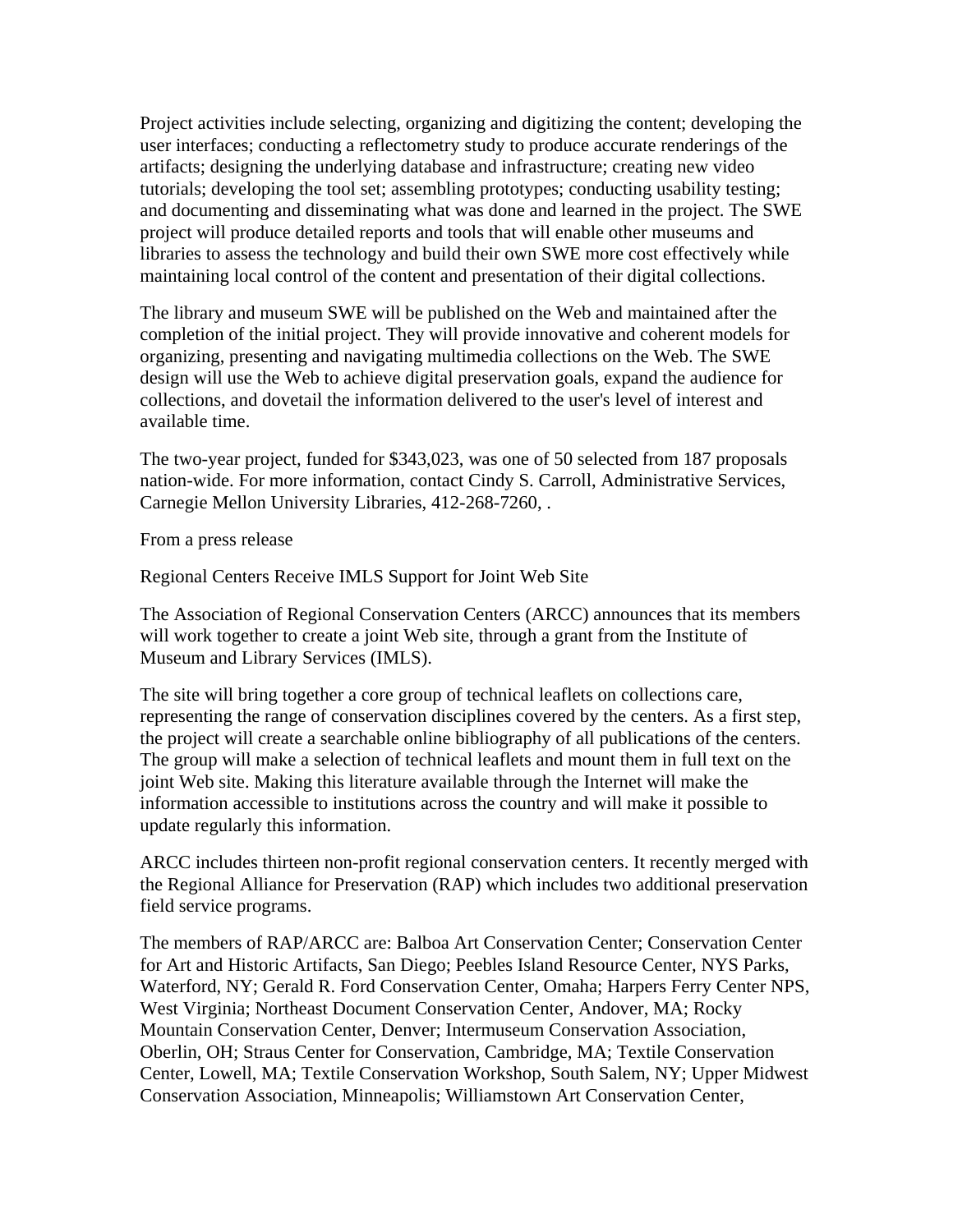Williamstown, MA; Amigos Library Services, Dallas; and SOLINET Preservation Services, Atlanta.

RAP Chairman, Tom Clareson, commented, "Many of the regional centers have field service programs, and all of them provide valuable educational programs to collectionsholding institutions." For information about RAP/ARCC, contact Tom Clareson by telephone at 800-843-8482, or by e-mail at  $\langle \text{classo} \rangle$  amigos.org >.

From a press release

## EDUCATIONAL OPPORTUNITIES

Deacidification is Subject of 15<sup>th</sup> Annual NARA Preservation Conference

The 15th Annual National Archives and Records Administration Preservation Conference, "Deacidification Reconsidered," will be held at the National Archives Building in Washington, DC on March 28, 2000. This year's conference will bring together conservation scientists, preservation professionals, and conservators to discuss technical issues related to deacidification. A number of deacidification methods exist to preserve library and archival paper records. Selecting deacidification as a treatment option involves understanding the distinction between various methods and what they accomplish, and a careful assessment of the materials to be treated. Concerns that often guide the decision include: the nature and condition of the paper substrate; the media and other non-paper materials that may be part of the items; the dimensions, format, and quantity of items requiring treatment; the intrinsic value of the material; the efficacy of the proposed method; and evaluation of one's resources. Technical issues relating to these concerns will be the focus of the program.

Registration is \$75.00, and preregistration is required. Please send check payable to: National Archives Trust Fund and/or obtain registration information from Eleanor Torain, Conference Coordinator (NWT), 8601 Adelphi Road, Room 2807, College Park, MD 20740-6001; 301-713-6718; fax 301-713-6653; e-mail . More information, including a list of speakers and a link to an Adobe PDF version of the registration form, can be found at <nara.gov/arch/techinfo/preserva/ conferen/2000.html>.

CCAHA Announces Conference: "Architectural Records: Preserving and Managing the Documentation of Our Built Environment"

The Conservation Center for Art and Historic Artifacts and the National Park Service Museum Management Program are cosponsoring a three-day conference on the management of architectural records, from Wednesday, May 3 through Friday, May 5, 2000, at The Athenaeum of Philadelphia. Additional sponsors are The Athenaeum of Philadelphia, Independence National Historical Park, and the Architectural Archives of the University of Pennsylvania. Funding has been provided by the National Park Service Cultural Resources Training Initiative, the Institute of Museum and Library Services, The Pew Charitable Trusts, The Independence Foundation, The Barra Foundation, and Nielsen & Bainbridge.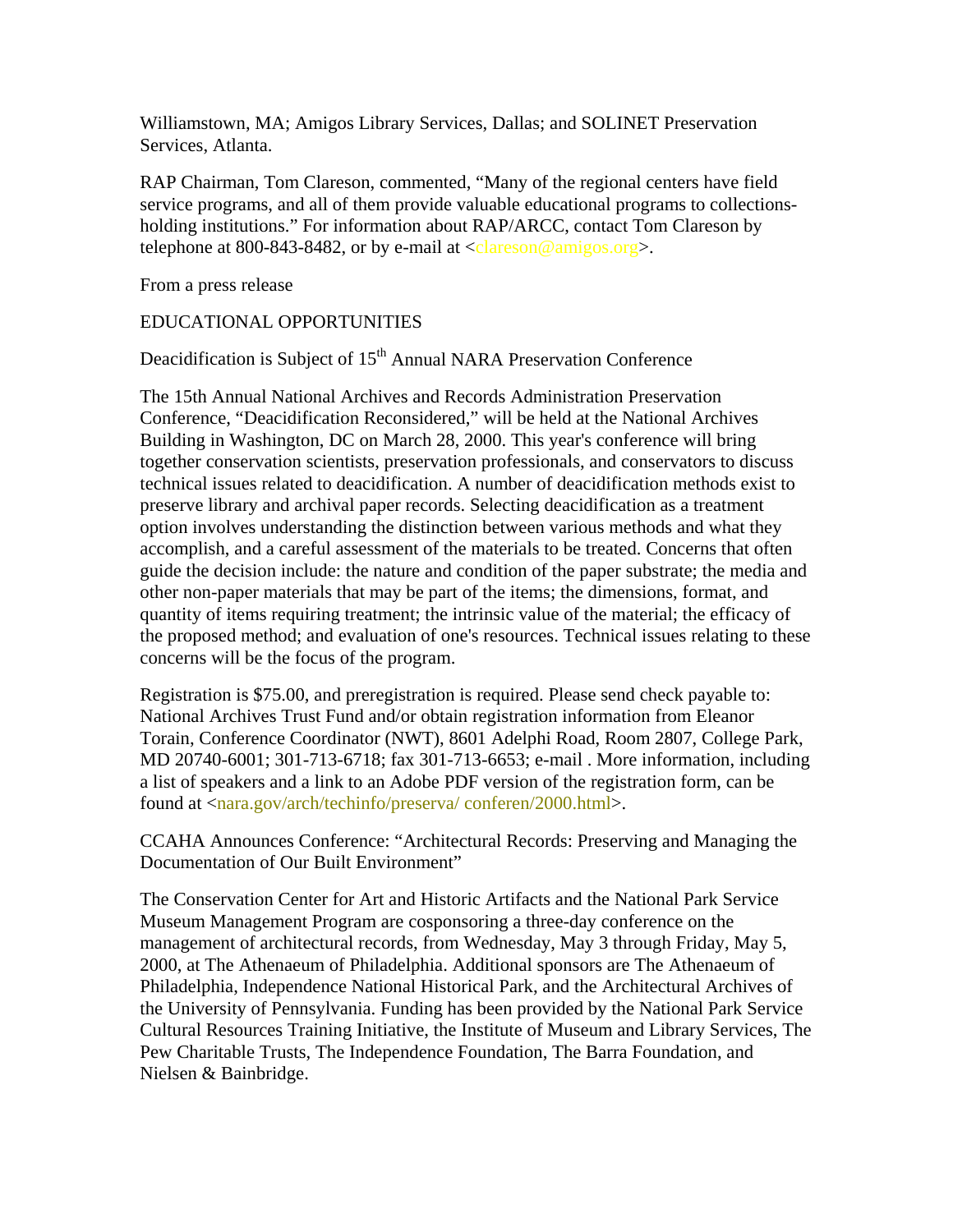The goal of this conference is to improve practices for preserving, managing, and providing access to documentation of our built heritage. Twenty speakers will address the challenges involved in managing architectural records collections, on both theoretical and practical levels, through keynote addresses, lectures, case studies, demonstrations, and tours. Participants will learn about the significance of architectural records; the array of materials and methods used to create them, from the earliest processes to those in use today; collecting policies; appraisal; intellectual control; preventive and remedial preservation measures; access methods; fundraising; legal issues, including copyright in the online environment; and efforts to ensure that the electronic record of the architecture of the late 20th century and beyond will endure in usable form for future study.

This conference is intended for archivists, librarians, curators, historic preservation officers, records managers, historians, and architects who are involved in collecting, preserving, and providing access to architectural, landscape, and historic preservation records in archives, libraries, museums, historic sites, historical societies, and architectural firms.

Awards of up to \$500 will be made to defray travel, lodging, and registration costs for up to 20 individuals. To be eligible, individuals must work with architectural records that are available to the public in non-profit institutions with annual budgets of \$250,000 or less.

Complete conference information, including registration fees, deadlines, and stipend application procedures, will be available soon. Watch for announcements in the mail and on CCAHA's Web site at <ccaha.org>. You also may contact the Conservation Center for Art and Historic Artifacts, 264 South 23rd Street, Philadelphia, PA 19103; 215-545- 0613; fax 215-735-9313; e-mail <CCAHA@ccaha.org>.

From a press release

## REPORTS

The Rhode Island School of Design Archives

## Introduction

In February 1997, the Rhode Island School of Design was awarded a grant from the National Historic Publication and Records Commission to establish a formal archives and records management program for both the School and Museum of Art. The two-year grant project, funded by both RISD and the NHPRC, began July 1, 1997 and concluded June 30, 1999. The RISD Archives continues to exist as a fully funded department of the RISD Library with two full-time staff members, Andrew Martinez, Archivist, and Douglas Doe, Assistant Archivist.

The main objectives of the two-year project were: 1) to survey RISD's active and inactive records; 2) to transfer inactive records to the Archives; 3) to organize and describe these records according to professional archival standards; 4) to create an electronic database for managing the collections; 5) to implement a records management program for the institution; and 6) to establish policies and procedures for the Archives.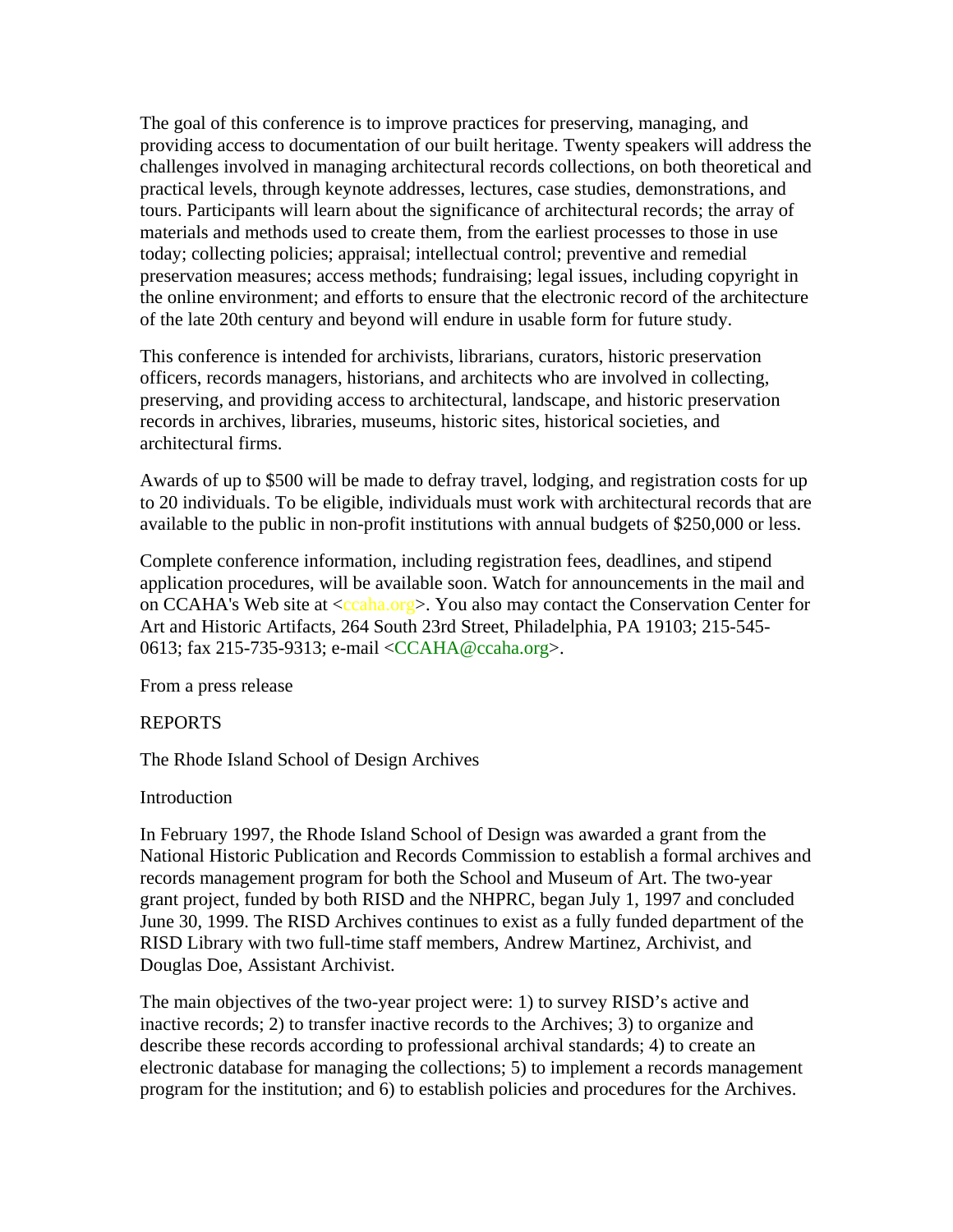During the course of the grant project, the Archives staff met on a monthly basis with an advisory committee made up of RISD faculty, staff (including the Museum Registrar), and one trustee, and sought professional advice from consultants in three distinct areas: David Maslyn, Archivist, University of Rhode Island (College and University Records); Gwenn Stearn, Rhode Island State Archivist (Records Management); and John W. Smith, Archivist, The Andy Warhol Museum (Museum Archives).

Prior to the grant project--a project initiated by the Director of Library Services Carol S. Terry--assorted materials (administrative files, photographs, publications, scrapbooks, and posters) documenting mostly the history of the School were housed in the Library's closed stacks and administered by the Library staff. A part-time volunteer had been organizing the collections, mainly by subject, to provide "easy access" for research and reference use. Historic Museum records were kept with the Museum Registrar, in curatorial offices, or stored in Museum closets (note: some historic Museum records had been previously microfilmed--17 rolls--by the Archives of American Art in 1985). The Museum had also begun, and continues, the process of automating its collection records for internal use.

#### Project Summary

A new, secure Archives space, physically separate from the both the Library and Museum, encompassing 1215 square feet, was completed during the first six months of the project. The space houses the Archives staff, a study area for researchers--also used for processing collections--and used industrial shelving, providing 1800 linear feet of shelf space for storing the collections.

Over the course of the project's two years, the Archivist met with representatives from over 90 School and Museum departments to survey and inventory the institutional records--in all formats--created, maintained, and stored in their offices. The information gathered in these surveys was used to determine which records are unique to certain offices and which are duplicate records, which records are of long-term or permanent legal, historical, or administrative value, and which records are of temporary value and need not be transferred to the Archives. During the record surveys, the Archivist also recommended "best practices" for organizing and storing records.

As an end product of the records surveys, a records management manual was created for all RISD departments. The manual describes the Archives and Records Management Program and includes retention schedules for records common to all School and Museum offices as well as guidelines for transferring inactive files to the Archives. The manual, along with more-detailed records schedules geared towards specific record types and functions (i.e., student records, financial records, Museum records) will be distributed in the coming months and the Archives staff will continue to help departments manage their records. The survey process also revealed that each of the School's academic departments maintain "departmental archives" containing examples of past student work used for teaching and accreditation purposes.

Records surveys resulted in the transfer of 657 linear feet of inactive records (106 formal accessions) during the two-year project. Among the records transferred were: Presidents'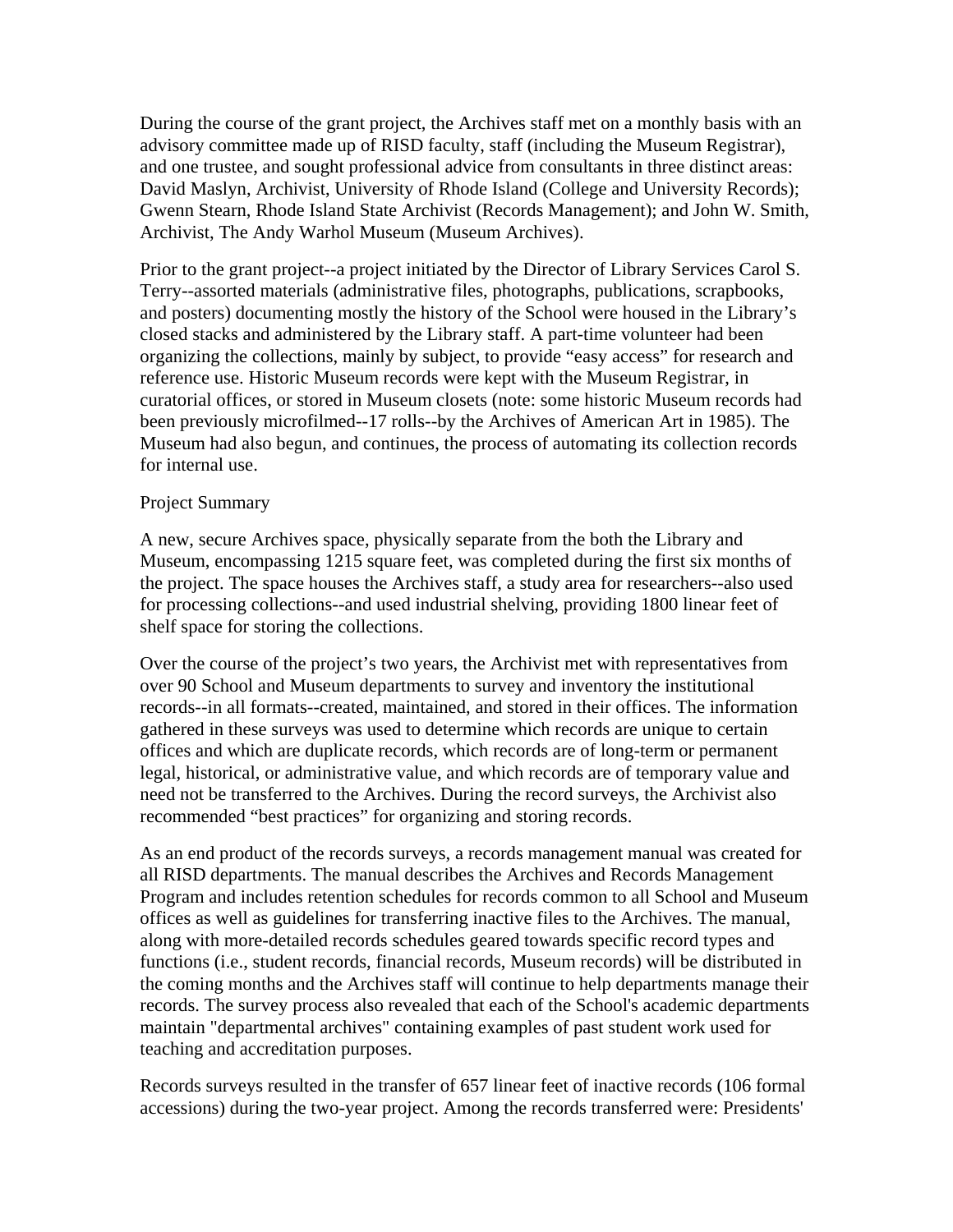and Trustees' records; files from the Treasurer and Business Office; Academic Affairs records including Provost and committee records; the "departmental archives" of the Photography program; personal papers from several members of the faculty and alumni; historic student registration cards from the School Registrar; Museum Directors' files (c.1930s-1980s), including exhibition records; Museum photographs, negatives, and publications documenting over 50 years of exhibitions and events; and curatorial records from the Prints, Drawings, and Photographs department.

Excursions to remote storage areas (attics, basements, and closets) around the campus (44 buildings) resulted in significant findings of historical records that were not accounted for in previous inventories of RISD's records conducted by the Library staff. Files from the office of Royal Bailey Farnum, Director of Education (1929-1946), were discovered among student transcripts in a basement. In addition to Farnum's administrative papers, these files contained correspondence from RISD students and alumni serving in the first and second World Wars; files documenting the early days of the Textile and Jewelry departments (1910s-1920s); records regarding the planning and construction of three of RISD's earliest buildings; and minutes and presentations from faculty meetings discussing plans for RISD's post-World War II curriculum.

References to vital RISD records in Farnum's correspondence prompted the search for and discovery of the School's earliest records, found in a locked vault in what was formally a hotel built in 1823 that was converted to the School's main headquarters in 1936. Dating back to 1877 and the founding of the institution, these records included Board of Trustees minutes beginning in 1877; Trustees Executive Committee records dating back to 1886; records from the Board of Managers regarding the day to day business of the School (1880s-1920); correspondence with faculty regarding teaching appointments (1888-1916); reports to the Trustees from Director Farnum (1930-1943); and Museum correspondence and Committee reports starting in 1888. These records provide valuable information on the origins of the School and Museum and the early development of RISD's curriculum. In all, 30 linear feet of records were transferred from the vault to the Archives. The vault also contained decorative arts objects that were sent to the Museum.

During the course of the project, the Archives staff, working with its advisory committee and RISD's legal counsel, created a mission state-ment and general collection policy, research policies, and rules for using the collections, donation, and loan contracts, a policy for collecting biographical material related to RISD faculty, and the records management manual. The Archives staff also articulated its ongoing documentation goals and strategies in an Institutional Documentation Plan.

Using FileMaker Pro software, the Archives staff created databases for carrying out some of its routine functions and for cataloging the collections. The Archives now maintains separate databases for recording new accessions and tracking reference requests. For the collections database, Assistant Archivist Doug Doe has been creating MARC format catalog records for the collections he has processed. These collection records are being added to the Library's online catalog by the Library's Technical Services department and made available to researchers via the World Wide Web.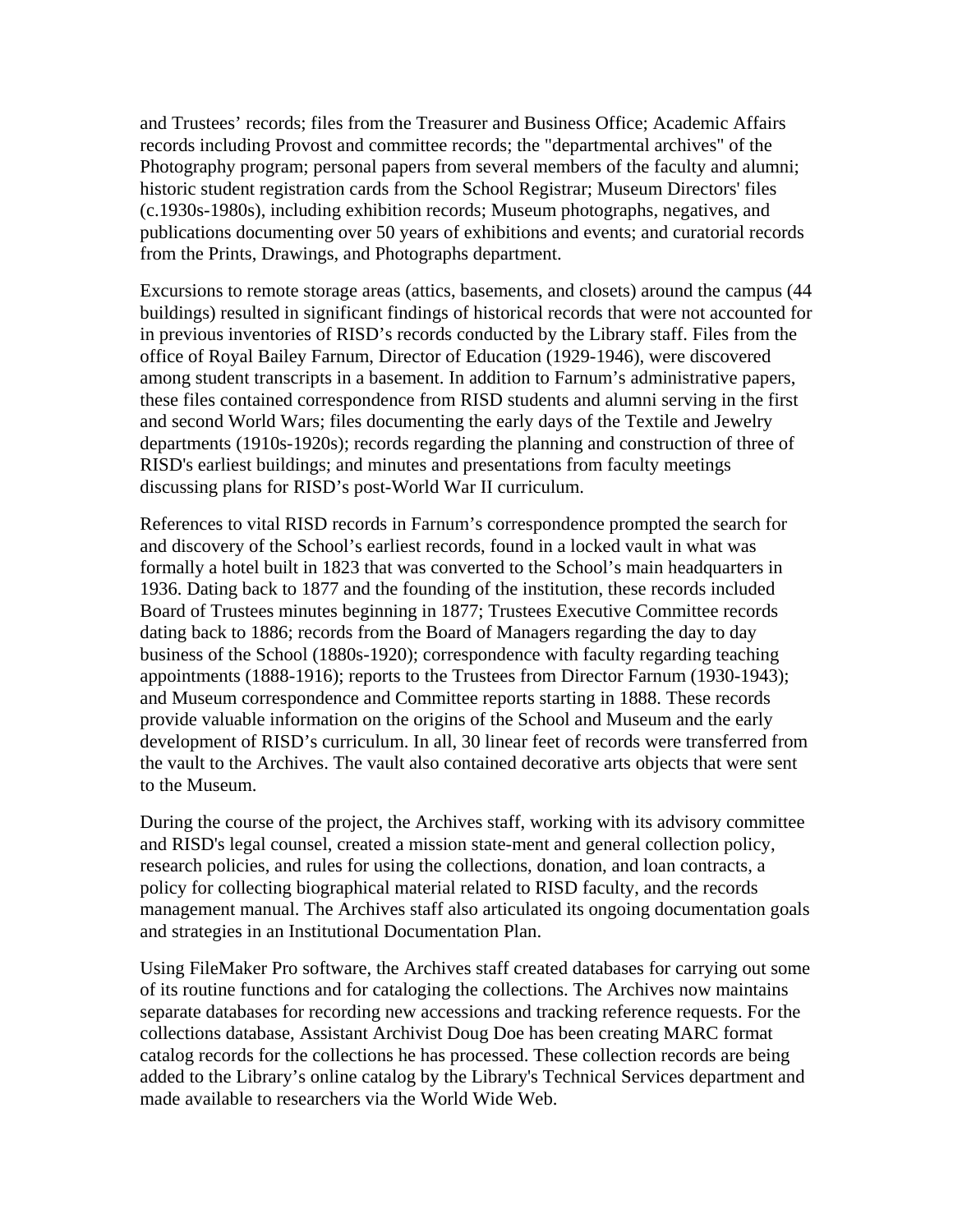The Archives staff answered 211 reference requests during the two-year period, hosted 93 onsite researchers (RISD faculty, staff, students, as well as external researchers), and supported course work using the collections. Materials from the Archives collections were on display in 5 different library exhibits during the two-year grant project. Presentations on the Archives project were delivered to various groups and committees, including the Board of Trustees. The Archives staff contributed articles to RISD's monthly employee newsletter, providing updates on the project and highlights of RISD's history. The School also used images from the Archives photograph collections for calendar and postcard projects.

#### Additional Comments

The RISD Archives has been presented with the challenging task of creating and maintaining the sole archives for both a fully accredited academic institution (14 graduate and 18 undergraduate programs with over 2,000 students) and a fully accredited art museum (7 curatorial departments with over 65,000 objects). The difference between the School and Museum records--their functions as well as their research uses--has been clearly evident since the beginning of the grant project, and the Archives has had to meet the records needs of both the school and museum staff.

The Rhode Island School of Design was founded in 1877 for the purpose of training artists and designers (School) and for advancing public art education through the collection and exhibition of works of art and by lectures and other means of instruction (Museum). The School and Museum have had a shared history, and in the early years there was no clear distinction between the two units as they co-mingled in the same rented quarters and shared the same head-masters/directors, staff, and even donors. Yet by 1906 it was clear that the Museum was becoming a distinct entity, with its own buildings, budget, endowment funds, a Trustees committee, and a burgeoning permanent collection. The Board of Trustees revamped the role of the Director of RISD in 1929, creating two separate, and equal positions: an Educational Director, to oversee the School, and a Museum Director, who both reported to the President of the Board. In 1946, the position of Educational Director was upgraded to President, overseeing the entire Rhode Island School of Design, including the Museum and its Director. This arrangement remains in place today, and there is a discernible separation--both physical and psychological--between the School and Museum within the institution.

Since the Archives is a department of the Library, it resides within the academic side of RISD's organizational structure, under the Provost. It is safe to say that there is a natural tendency for individuals and departments to be wary of a brand-new program, with its unfamiliar set of professional standards and practices, and several School and Museum offices were at first hesitant about sending their records to the Archives. Although many Museum staff members have used and are familiar with archives, there was nevertheless some concern when they encountered the unprecedented arrangement, at RISD, of sending unique Museum records beyond the confines of the Museum walls, to a department that fell outside of the Museum's administrative domain. The Museum staff, as part of their training and experience, truly understands and values the importance of historical records. They also realize that the organization, preservation, and access to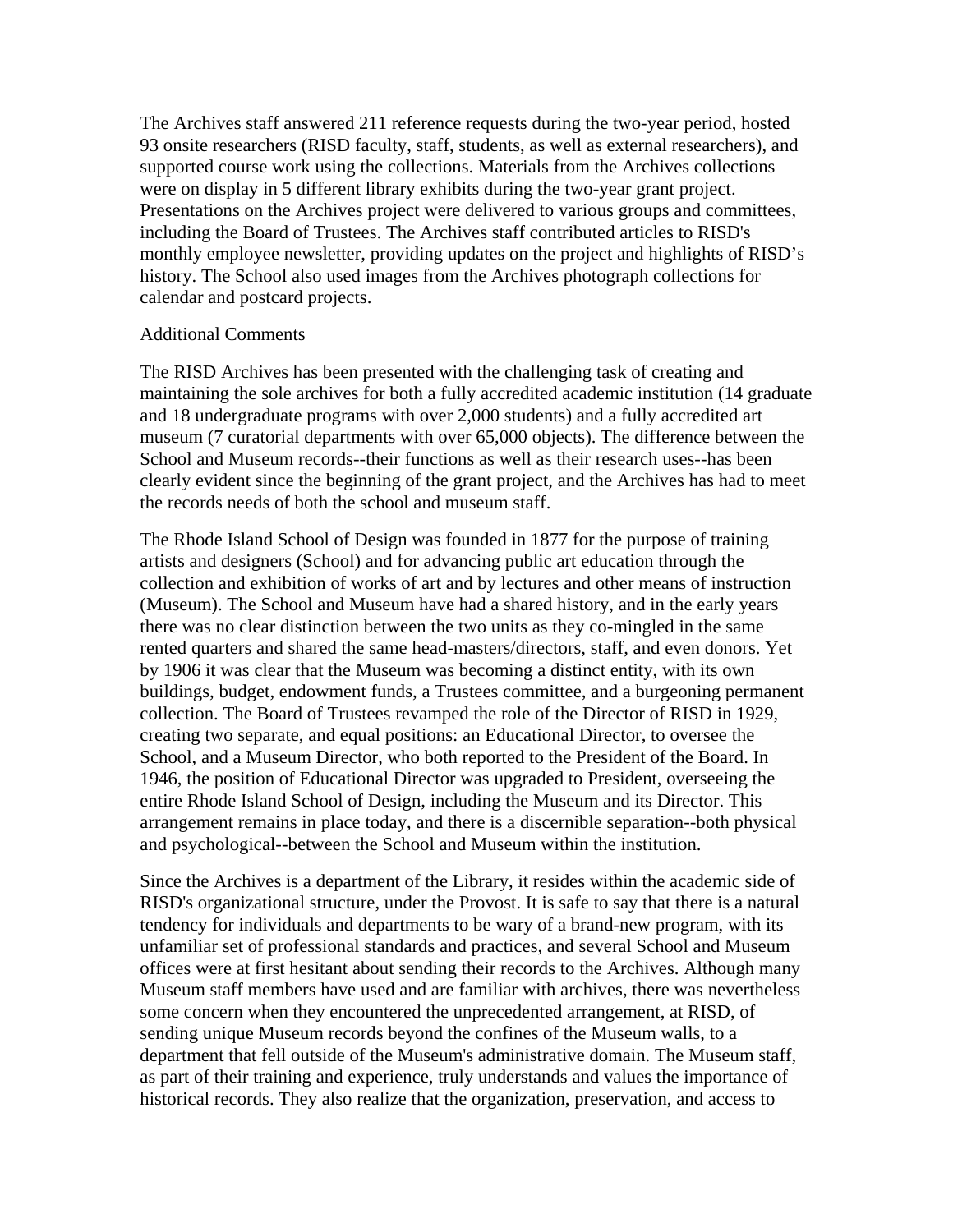Museum records could be improved, especially in light of the ongoing space shortages facing the Museum. Yet there was understandably some uneasiness over relinquishing physical control of these records to the Archives.

The past two years have been an opportunity for the Museum and Archives staff to work together to identify vital Museum records and to create best practices for maintaining and providing access to these records, whether they reside in the Archives or with Museum departments. There may also come a time when the Archives will want to transfer significant examples of student art work to the Museum in order to provide more appropriate care and access to these materials. The Museum staff continues to use historic records in their work, and the Archives has been able to provide access to materials that were previously unknown or unavailable. Items from the Archives are now being included in Museum exhibitions, and the Registrar and curatorial departments also are sending some of the reference requests and researchers they previously handled to the Archives. A great deal of work remains to be done with the processing and describing of Museum records in the Archives and the creation of research policies geared specifically to Museum records. All in all, the RISD Archives program is off to a successful start. I want to thank those colleagues who provided invaluable advice and support during the last two years. I would be happy to hear from individuals with questions regarding the RISD Archives. Contact me at .

Andrew Martinez

Rhode Island School of Design

## JUST RECEIVED

New Ordering Information for Revised NEDCC Preservation Manual

The Northeast Document Conservation Center announces the publication of the third edition of Preservation of Library & Archival Materials: A Manual in hardcover. This revised and expanded edition, which reflects the impact of rapid technical changes on preservation, has been available electronically on the NEDCC Web site since March 1999, but this is the first time it has appeared in printed form.

To purchase a copy of the bound third edition, send a check or purchase order with an order form (available online at ) to: NEDCC, c/o FPMSI, 220 Neck Road, Haverhill, MA 01835. The cost of this publication is \$50 including shipping within the Continental U.S. Credit card payments are not accepted. For international orders, including Canada, please e-mail () or fax (978-521-2802) a request for shipping charges before sending payment or purchase order. Shipping charges for your location based upon the quantity being requested will be provided. An order will be processed only after receipt of Order Form and authorization for shipment based on the final cost (U.S. dollars: \$50 order cost plus shipping charges quoted).

Museum and Library Archives Institute Announced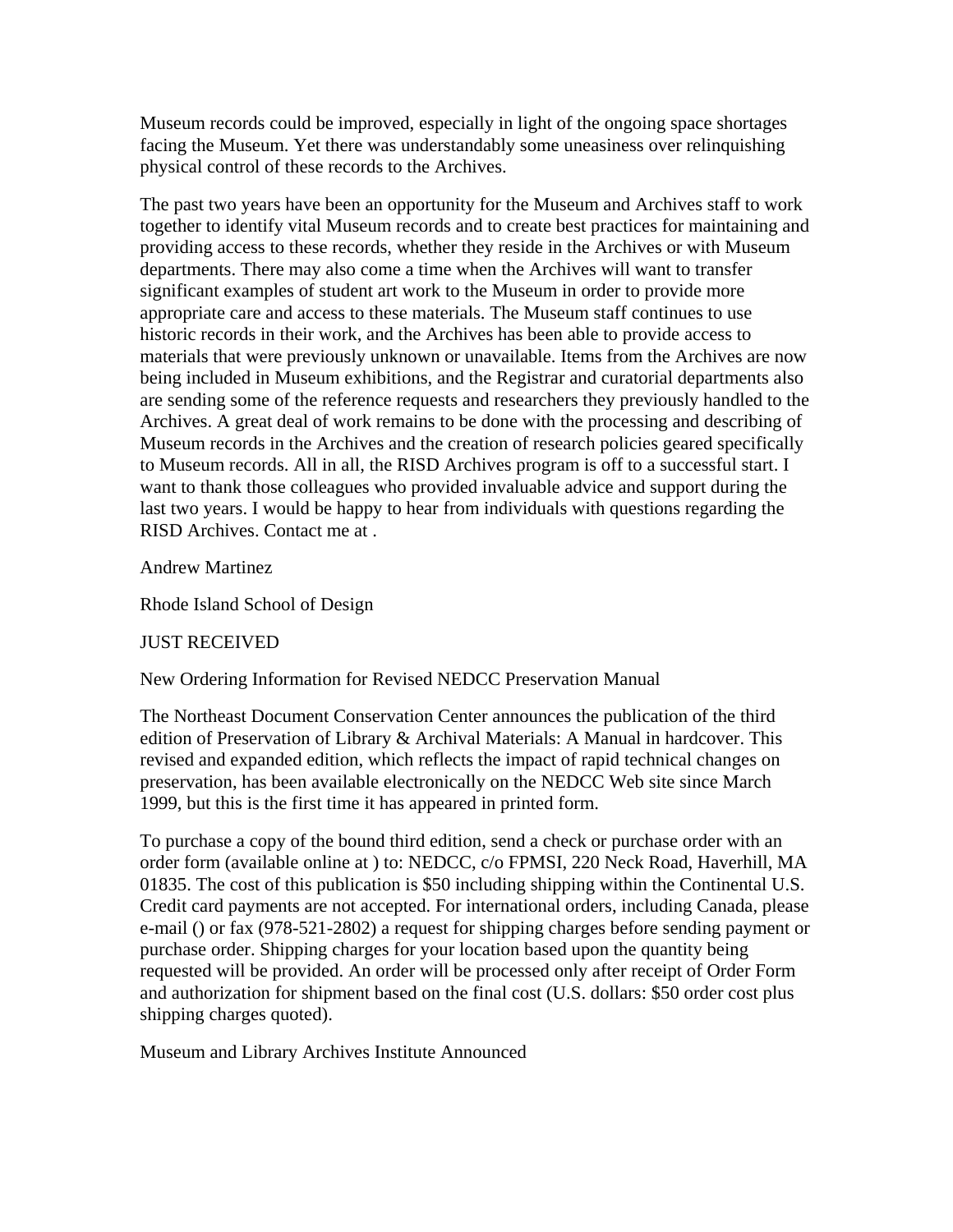The third annual Museum and Library Archives Institute sponsored by Monson Free Library and Reading Room Association, Massachusetts Board of Library Commissioners, the New England Archivists, and New England Museum Association, will be held at the Monson & Wilbraham Academy, Wilbraham, Massachusetts on June 23-24, 2000.

This Institute consists of two parallel programs: the Introductory and the Special Topic. The Introductory Program is designed for those who have responsibility for museum and library records and special collections but have limited experience in archival methods and procedures. This year's curriculum includes such topics as collecting, accessioning, appraising, arrangement and description, reference and access, and preservation planning.

Participants may choose the Special Topic Program. This track provides an opportunity to go beyond the introductory level and focus on a particular archival topic in a comprehensive, in-depth manner. The 2000 topic is archives in the Millennium. Topics include using archives in programs, exhibits, marketing, publishing, and fundraising. Creative Web sites, scanning images, and copyright consideration also will be examined.

The Institute will be hosted by the Wilbraham  $\&$  Monson Academy, a co-educational boarding and day school for students from the sixth grade through the post graduate year. The 195 year-old school is located in Wilbraham, Massachusetts, a scenic town in the heart of the Pioneer Valley within a ten-mile radius of Springfield, Massachusetts.

For information contact Theresa Rini Percy, Director, Monson Free Library, 2 High Street, Monson, Massachusetts; 413-267-3866; fax: 413-267-5496; <TPercy@cwmars.org>.

From a press release

## BOOK REVIEWS

Lumber Rooms or Palaces of Culture: The Collecting Problem in Modern Museums

Museum archivists, responsible for the capture, maintenance and interpretation of the records of the collections and other cultural business of their institutions, will find much that resonates in Museums and the Future of Collecting. $(1)^{(2)}$  This collection of essays discusses concepts common to both museum collecting and museum archives, particularly the need for overt collecting policies to direct new collecting and the appraisal of existing collections, and an examination of the relationship of the museum's mission and chosen audience to its collecting decisions. Both museums and their archives need to revisit their "glorious past" of largely unconsidered growth and consider how to communicate the rationale of current collecting to their supporting public and other sponsors.

Based on ideas generated during a conference organized by the Department of Museum Studies at the University of Leicester entitled "Carry on collecting?," the essays are divided into three groups, discussing in turn the context in which museum collecting takes place, the omissions and dilemmas in choosing what to collect and how to present it, and possible strategies for collecting in the future. Working with the records created by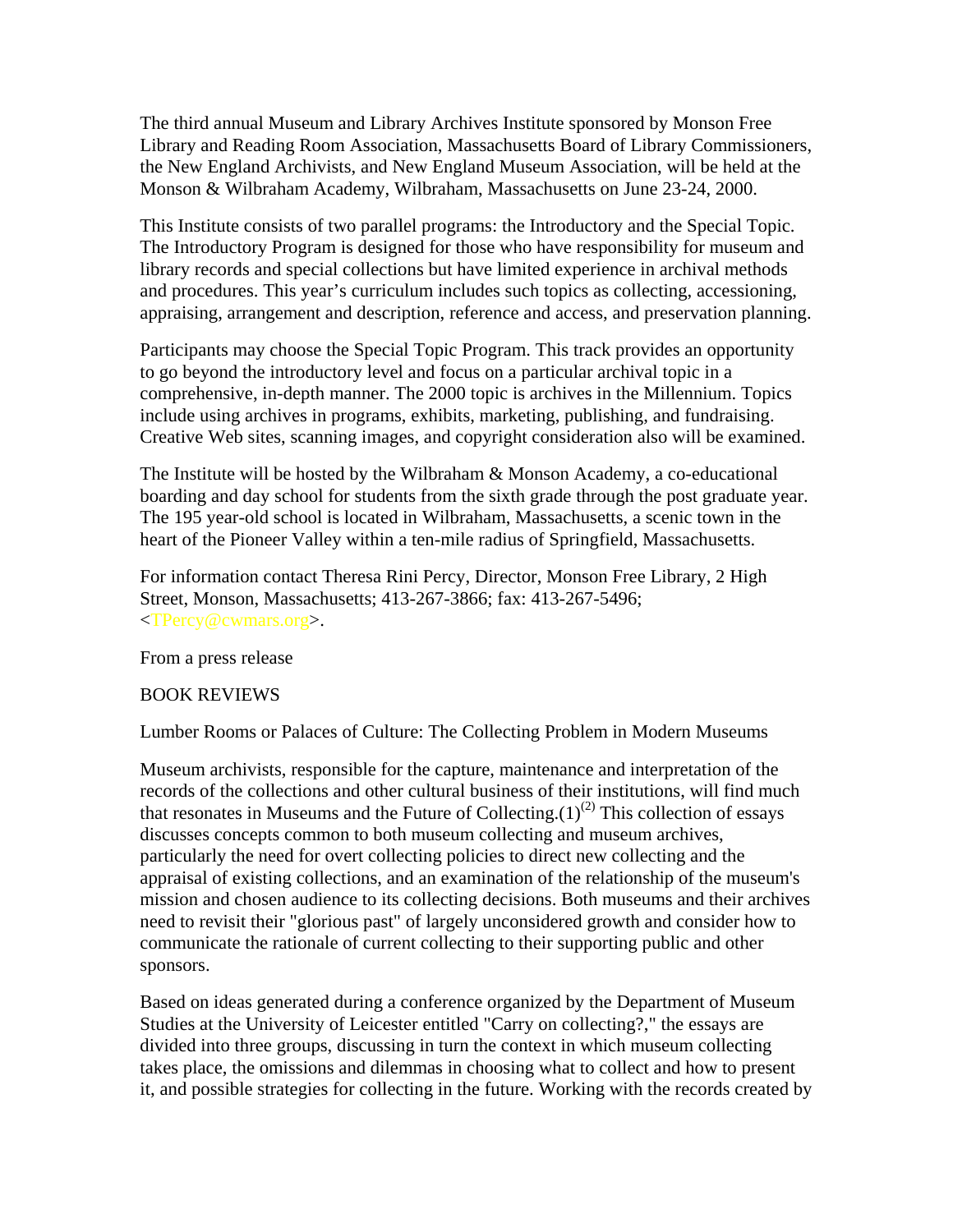object-based collections, museum archivists must confront the corollary to the museum's collecting problem, i.e., determining which records should be kept, and moreover, determining if those that are kept are adequate for their documentary purposes. Mere accumulation, of either collections or their records, is not enough. Archivists will profit from reading collection management literature such as this as it suggests methods of testing the lasting value of the records which describe collections and institutional functions - and for taking the responsibility for changing those records to better meet those expectations.(3)

But what is it about objects that is so compelling? Knell's introduction suggests that museums create collections because "objects retain a multidimensional aspect in a way that no other recording medium does. It is this that gives collections their importance and utility, and also this which makes the definition of a collecting strategy so difficult (p. 12)." Museums, as defined by their collections, are themselves cultural documentation, and are as much an artifact of their collectors as the collected civilizations displayed within them. The objects collected have significance as indicators of what was considered important to the collectors. Kell's study of the eighteenth-century collecting at the Ashmolean Museum illustrates this with a study of the donors and their gifts to the museum. Her analysis indicates that one major group of donors were members of the scholarly community, often affiliated with Oxford, who tended to contribute material from their own research collections, often large numbers of natural history specimens. The other major group of donors were from the business community, with no particular affiliation to the university, who tended to contribute single objects or small groups of items, largely on the basis of an object's curiosity and rarity and for the prestige that such a gift would bring the donor. Although the primary business of the museum was seen to be research, the attitude toward donors was not exclusionary and encouraged collecting in support of the common curiosity. Her work reminds archivists to evaluate records within the context of the environment in which they were created.

Duclos' discussion on the cartographies of collecting uses the metaphor of cultural geography to illuminate the bias of museum collecting. As cartographers use conventional symbols to describe unknown landscapes, museums select objects from unknown cultures as a technique for repackaging the unknown as the known, presenting the objects as landmarks for the viewer to use in navigating these newfound lands. Taxonomic classification and other schemes of categorization of objects were used to both order and control the unknown by fixing the actual objects in museum collections.

Students of organizational communication systems will also recognize the hazards of this opportunity to re-make those unknown environments in this process, by replacing the indigenous understanding and uses of objects with those determined by the external collector. Lawson's "From curio to cultural document" examines the retention of minimally documented ethnographic collections and demonstrates how historical research can be used to salvage meaning about the objects by reconstructing the circumstances under which the collections were originally made.

In the section dealing with the selective bias of collecting, Kavanagh's "Collecting from the era of memory, myth and delusion" sees the major change in museum collecting as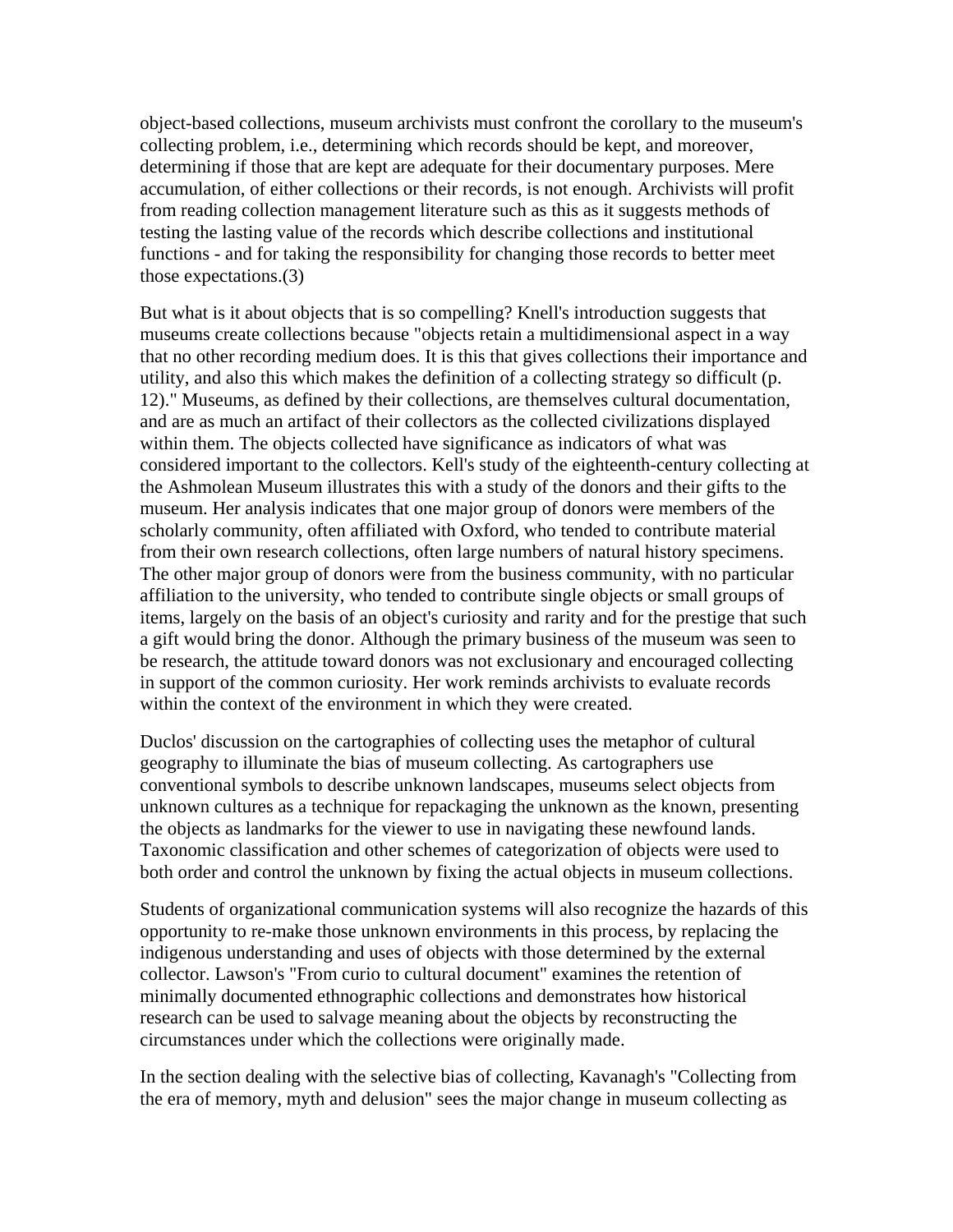being one of the selection of evidence. "The antiquarian based collecting…has edited out the testimony of the people behind the objects, whereas the fieldwork approach has prioritized detailed remembrance (p.82)." Objects cannot speak for themselves, but are dependent on people speaking for them and capturing integrated information including visual and aural records. Particularly in the case of paleontological specimens, the voice of the object is muffled through the layers of collectors, dealers, and curators. Martin's "All legal and ethical? Museums and the international market in fossils?" raises very important questions on the process of collecting fossils in other countries such as China and Brazil where international laws are inconsistent with practice and probably unenforceable. Should fossils be considered "cultural property" and therefore restricted under the terms of such international agreements as the UNESCO and UNIDROIT Conventions? Kavanagh argues that fossils acquire scientific value only when collected and studied. They are not the cultural heritage of any group of people, but belong to the international scientific community, which holds them and their associated information in public trust for everyone.

Articles in the section on the future of collecting will also ring true to archivists, as in Young's "Collecting: reclaiming the art, systematising the technique" in which she stresses that curators should take the responsibility for promoting and explicating their particular skills of selection. "Firstly, we should reclaim the art and skill of connoisseurship from the elitist connections it has held since the nineteenth century - it should be claimed as the unique and special skill of curators. Secondly, we need to make our collecting decisions more systematic and more explicit (p. 141)." Curators -- and archivists -- will survive by being proactive, as she notes "while professional status may be dependent to some extent on the possession of exclusive knowledge, it is not strategic these days to hide it; on the contrary, amidst the threats of downsizing and restructuring, a high profile is a professional necessity (p. 143)." Among the strategies she discusses for taking responsibility for collecting, several use techniques similar to those proposed for documentation strategy. Her proposal for systematizing collecting by assessing the significance of acquisitions begins with the establishment of criteria relevant for each museum's purposes and the practice of writing a statement of the cultural significance of each acquisition. While individual curators certainly apply these criteria on a per acquisition basis, it is seldom done within an overt institutional context and can result in these islands of expertise being derided as idiosyncratic. For guidelines on establishing cultural significance, she recommends the Australian Burra Charter, which is a statement of principles and processes used to determine the conservation of heritage places. Having such a standardized statement would justify the time, attention and money used for collecting and could be used to compare the significance of other collections held by other organizations as a basis for cooperation.

Material culture, with its emphasis on the collection of objects, is seen as a means for understanding non-material culture in Sola's "Redefining collecting," which suggests that "the meaning of museums is not to study the past, but how we relate to it (p. 190)." Challenging the notion that collecting is restricted to the growth of collections, Sola sees the real value of museum collections as serving as a gold standard for authenticity, particularly in this age of virtual museums and electronic surrogates. Museums can